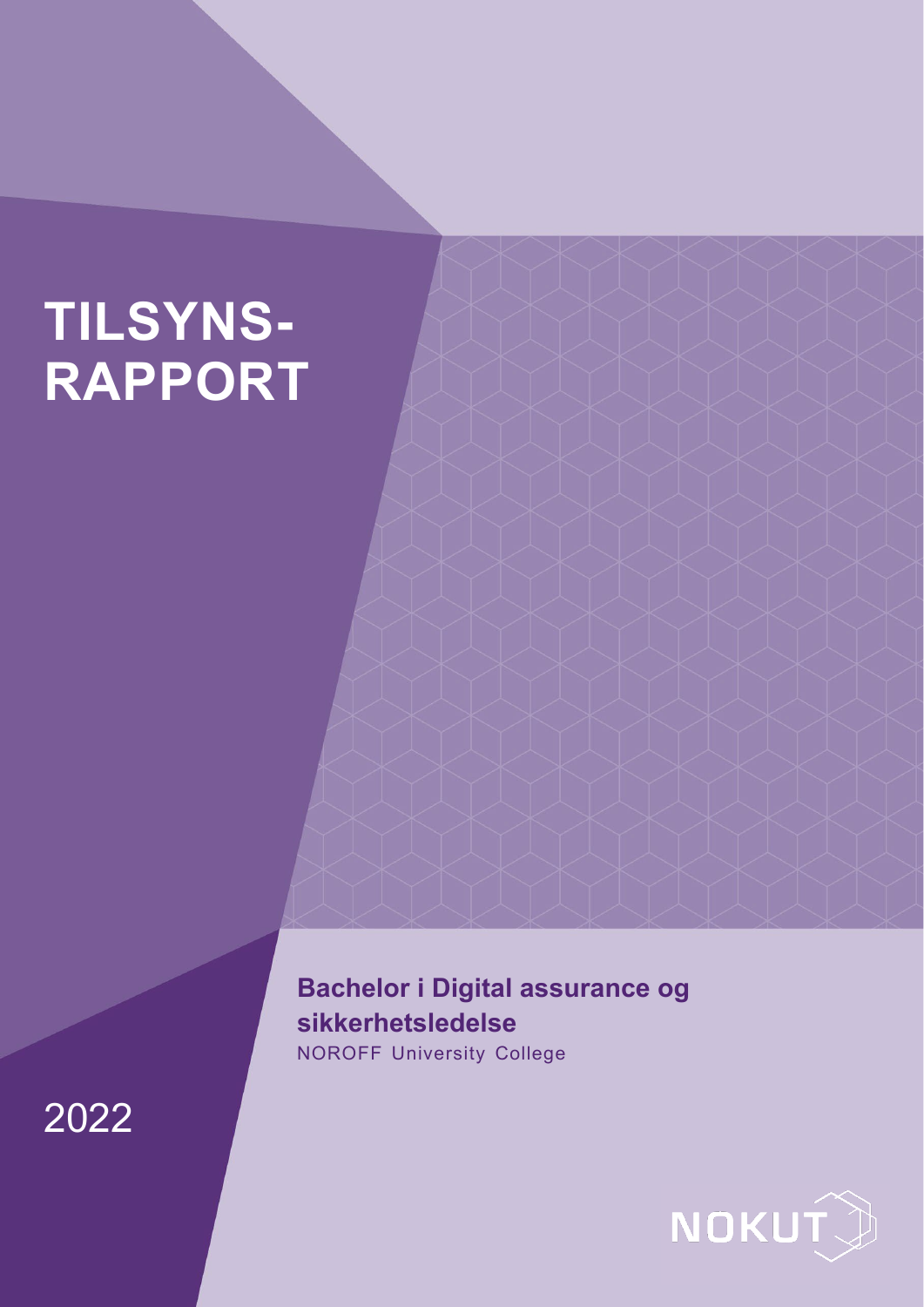

NOKUT – Nasjonalt organ for kvalitet i utdanningen – er et faglig uavhengig forvaltningsorgan under Kunnskapsdepartementet.

NOKUTs samfunnsoppdrag, oppgaver og faglige uavhengighet er definert i universitets- og høyskoleloven og er nærmere spesifisert i forskrifter. I tillegg utfører NOKUT tilsyns- og forvaltningsoppgaver etter delegasjon fra departementet.

Formålet med NOKUTs virksomhet er å sikre og fremme kvalitet i utdanning ved

- å føre tilsyn med, informere om og bidra til å utvikle kvaliteten i norsk høyere utdanning og høyere yrkesfaglig utdanning
- å godkjenne og informere om utenlandsk utdanning og informere om mulighetene for godkjenning av utenlandsk utdanning og kompetanse i Norge

NOKUTs arbeid skal bidra til at samfunnet kan ha tillit til kvaliteten i norsk høyere utdanning, høyere yrkesfaglig utdanning og godkjent høyere utenlandsk utdanning.



NOKUT bruker sakkyndige i akkrediteringer, tilsyn, evalueringer, godkjenning av utenlandsk utdanning og prosjekter.

Du kan lese mer om arbeidet vårt på [nokut.no.](https://www.nokut.no/)

NOKUT er sertifisert<br>som miljøfyrtårn

| Grad /<br>studiepoeng  | Bachelor / 180 studiepoeng                                       |
|------------------------|------------------------------------------------------------------|
| <b>Sakkyndige</b>      | Vladimir A. Oleshchuk, Erik Hjelmås og Lorena<br>Alina Alexandru |
| <b>Dato for vedtak</b> | 07.03.2022                                                       |
| <b>Saksnummer</b>      | 21/08503                                                         |
|                        |                                                                  |

 $@$  **NOKUT** Oppgi NOKUT som opphav ved bruk av materiale.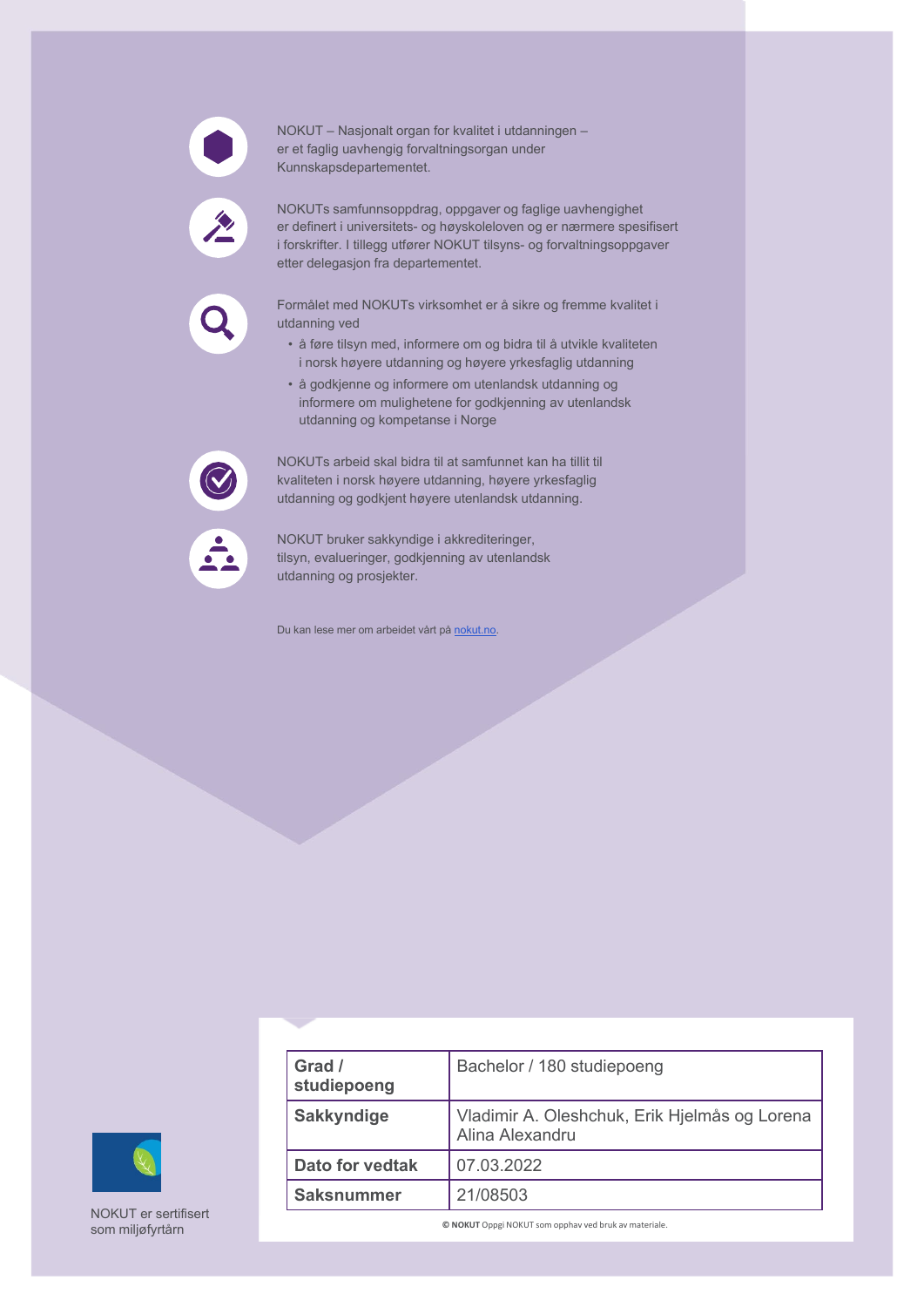# **Introduction**

The external quality assurance performed by NOKUT consists of evaluating the institution's quality assurance systems, accreditation of new provisions and revision of accredited provisions. Universities and university colleges have different self-accrediting powers. For an institution without self-accrediting powers to establish a provision in a certain cycle an application must be made to NOKUT.

An expert committee appointed by NOKUT has evaluated the application from NOROFF University College for the accreditation of Bachelor programme in Digital assurance and Security Management and its assessments are found in this report.

**The Bachelor programme in Digital assurance and Security Management at NOROFF University College does not fulfil the conditions for accreditation in NOKUT's regulations concerning Supervision of the Educational Quality in Higher Education (Academic Supervision Regulations).**

Øystein Lund

Director of the Department for Quality Assurance and Legal Affairs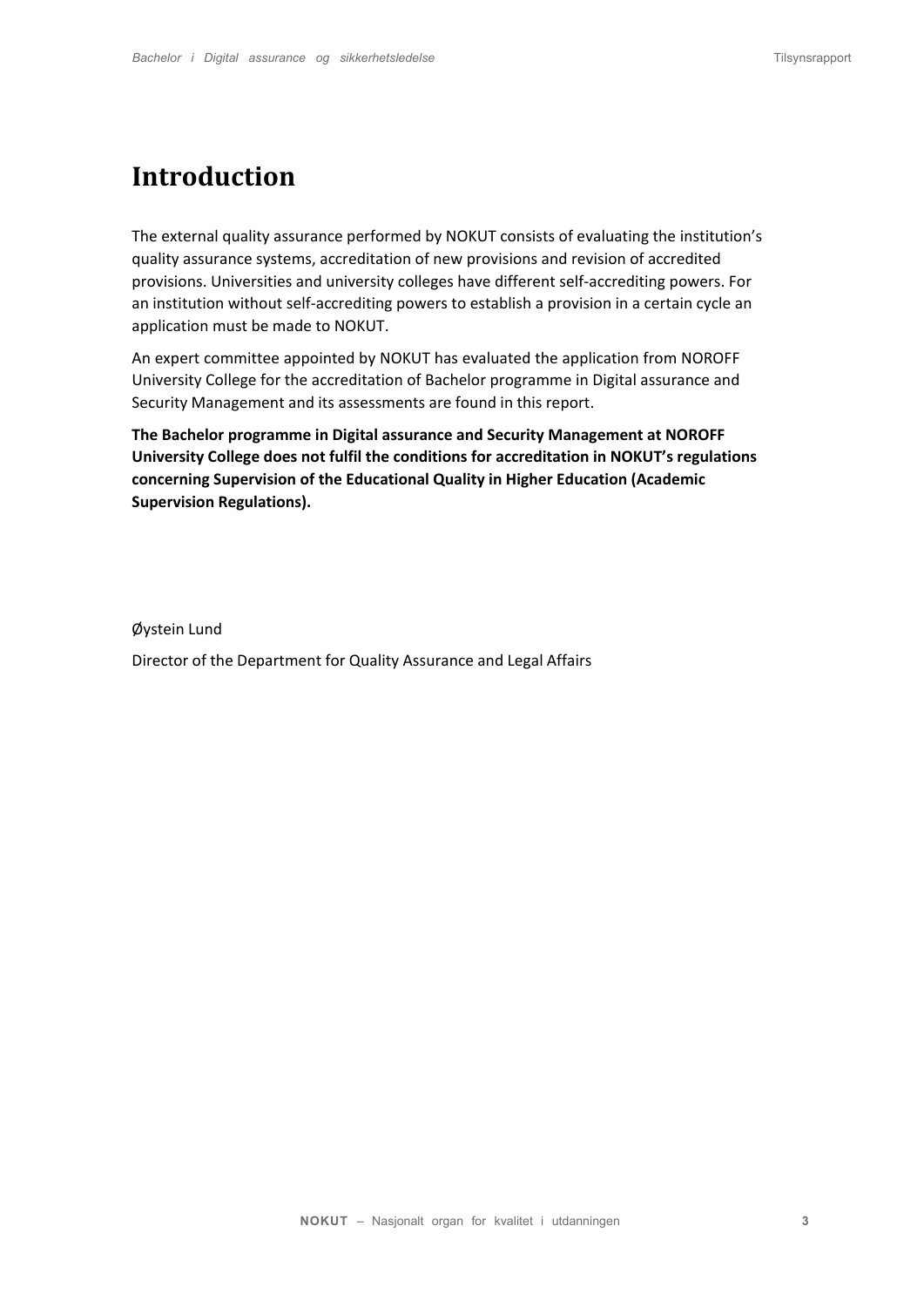# **Content**

| 1 |       | Information regarding the applicant institution 5                |  |  |  |
|---|-------|------------------------------------------------------------------|--|--|--|
| 2 |       |                                                                  |  |  |  |
| 3 |       |                                                                  |  |  |  |
|   | 3.1   |                                                                  |  |  |  |
|   | 3.2   |                                                                  |  |  |  |
|   | 3.2.1 |                                                                  |  |  |  |
|   | 3.2.2 |                                                                  |  |  |  |
|   | 3.3   |                                                                  |  |  |  |
|   | 3.3.1 |                                                                  |  |  |  |
|   | 3.3.2 | The programme's academic update and professional relevance  9    |  |  |  |
|   | 3.3.3 |                                                                  |  |  |  |
|   | 3.3.4 | The programme's content, structure and infrastructure11          |  |  |  |
|   | 3.3.5 |                                                                  |  |  |  |
|   | 3.3.6 | Links to research and/or artistic development work and academic  |  |  |  |
|   |       |                                                                  |  |  |  |
|   | 3.3.7 | The programme's internationalisation arrangements  14            |  |  |  |
|   | 3.3.8 | The programme's arrangements for international student           |  |  |  |
|   |       |                                                                  |  |  |  |
|   | 3.4   |                                                                  |  |  |  |
|   | 3.4.1 | The academic environment's composition, size and competence 15   |  |  |  |
|   | 3.4.2 | The academic environment's educational competence 17             |  |  |  |
|   | 3.4.3 |                                                                  |  |  |  |
|   | 3.4.4 |                                                                  |  |  |  |
|   | 3.4.5 | The academic environment's research and/or artistic research and |  |  |  |
|   |       |                                                                  |  |  |  |
|   | 3.4.6 | The academic environment's external participation  19            |  |  |  |
| 4 |       |                                                                  |  |  |  |
| 5 |       |                                                                  |  |  |  |
|   |       |                                                                  |  |  |  |
|   |       |                                                                  |  |  |  |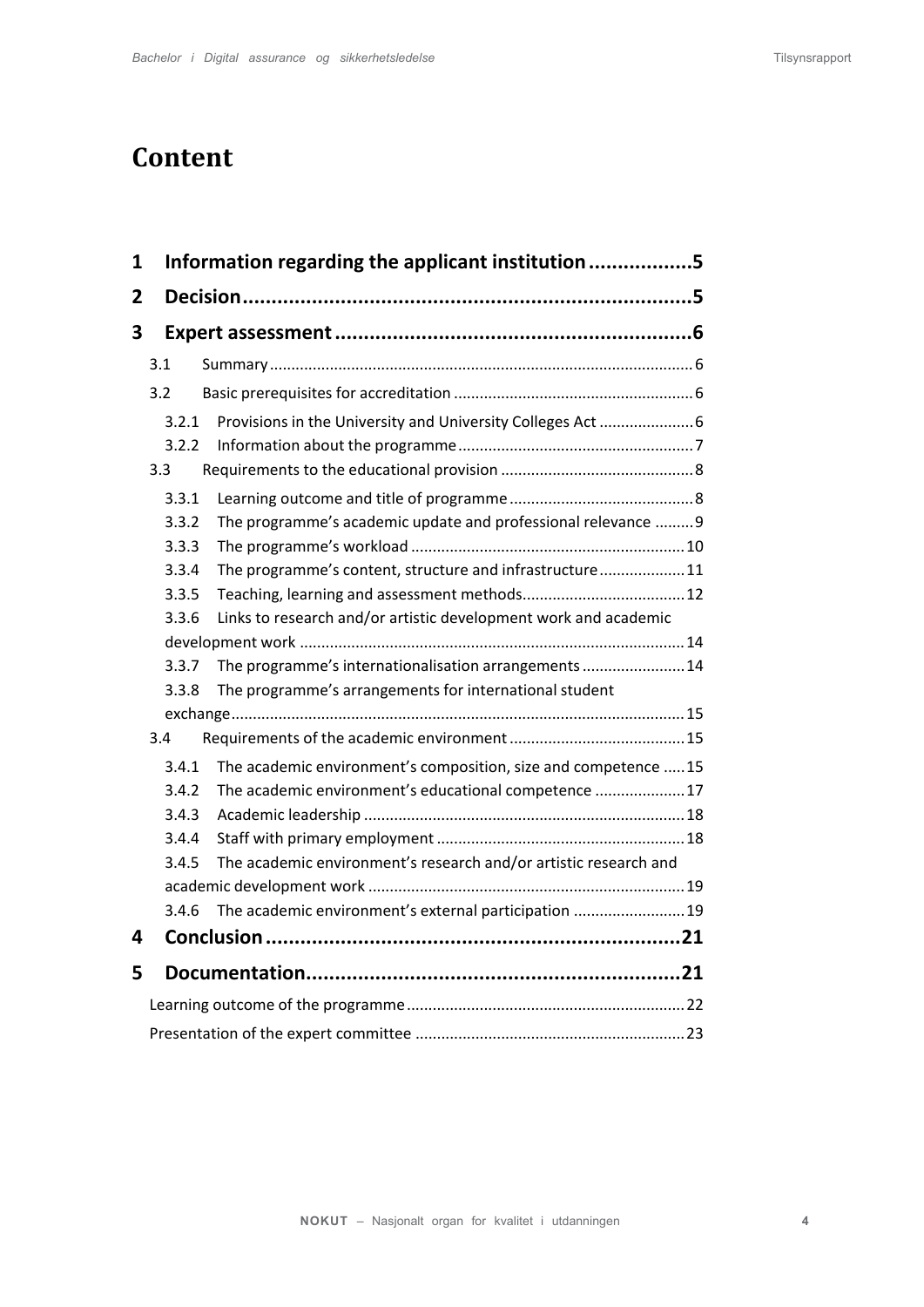# <span id="page-4-0"></span>**1 Information regarding the applicant institution**

Noroff University College (NUC) was established in 1987 and provides programmes on upper secondary (EQF/NQF level 4), tertiary vocational education (EQF/NQF level 5), and higher education (EQF/NQF level 6). The college was established 2012 in Kristiansand. NUC is a non-accredited education institution and must apply to NOKUT for accreditation of all education programmes. NUC provides both campus- and on-line education and training. So far, NUC has had the following programmes accredited by NOKUT:

- Bachelor degree programme in Digital Forensics (180 studiepoeng), 2012,
- Bachelor degree programme in Interactive Media, specialisation in Animation and Games (180 studiepoeng), 2012,
- Bachelor degree programme in Applied Data Science (180 studiepoeng), 2017, and
- Bachelor degree programme in Cyber Security (180 studiepoeng), 2018.

The internal quality assurance system of NUC was approved by NOKUT in 2016. In addition to the application for accreditation of a bachelor's programme in Digital assurance and security management, NUC applied autumn 2021 for accreditation of a bachelor's programme in Games Design.

# <span id="page-4-1"></span>**2 Decision**

NOKUT made the following decision on 7 March February 2022:

NOKUT considers that the criteria in the regulations are not fulfilled.

The application for accreditation of a Bachelor programme in Digital assurance and Security Management (180 ECTS) at NOROFF University College is therefore rejected.

The original decision in Norwegian:

Vilkårene i forskrift om tilsyn med utdanningskvaliteten i høyere utdanning av 9. februar 2017 (studietilsynsforskriften) er ikke oppfylt.

Søknaden om akkreditering av bachelor i digital assurance og sikkerhetsledelse (180 studiepoeng) ved NOROFF University College avslås.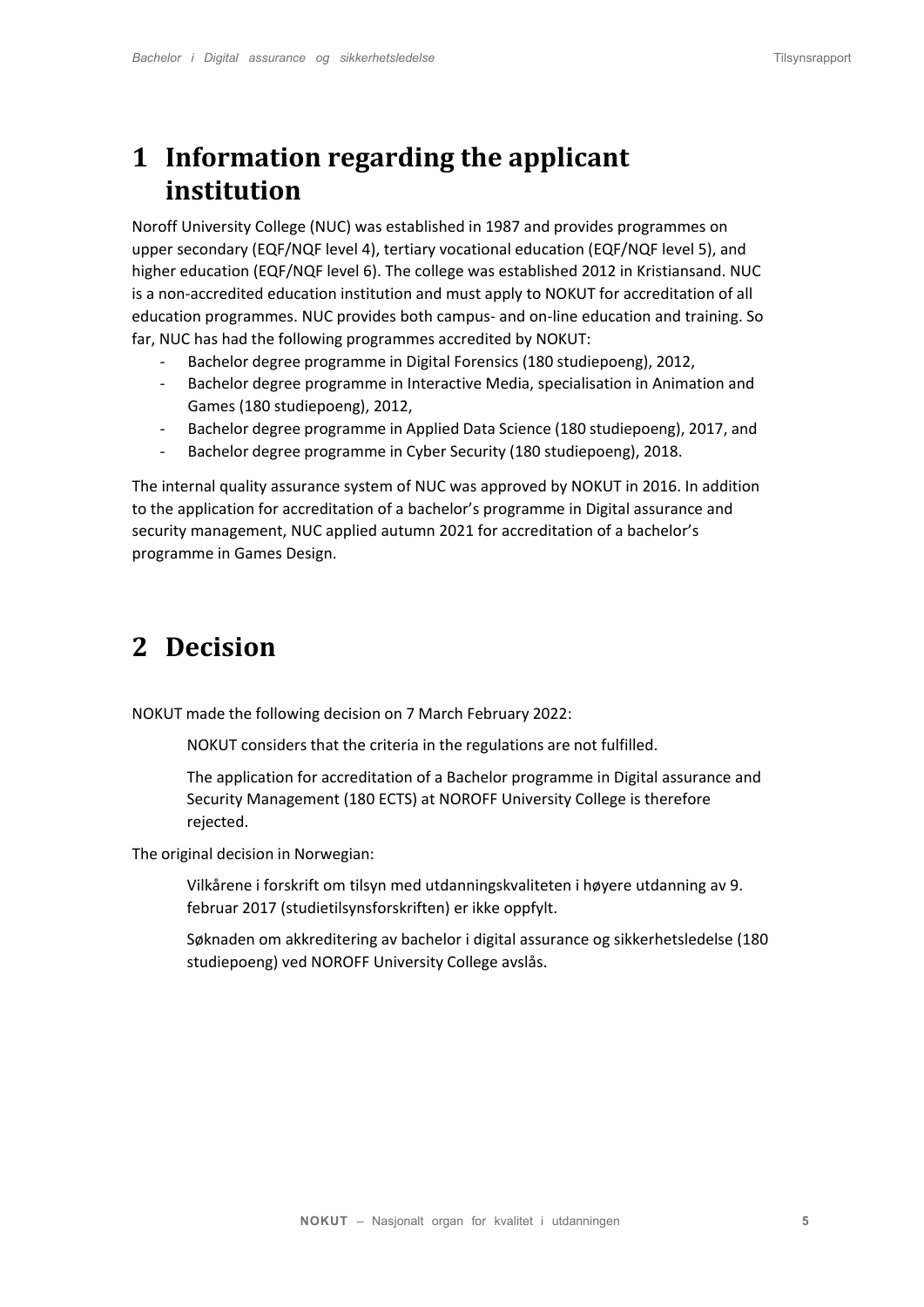# <span id="page-5-0"></span>**3 Expert assessment**

This chapter is the expert committee's assessment. The term "we" refers to the expert committee as such.

# <span id="page-5-1"></span>**3.1 Summary**

The expert committee does not recommend accreditation of the study program. Nevertheless, the committee is of the opinion that the shortcomings in the application are mainly a question of documentation, and to some extent shortcoming in the study program or academic environment. This especially applies to documentation regarding admission requirements and process, covering the area of cloud computing by a professor/associate professor in a permanent position at NUC, and of agreements for providing the pedagogical course for the academic staff.

Regarding the study program and the academic environment, it is required to adapt the program's content, structure, and infrastructure to the learning outcome; the composition, size, and collective competence of the academic environment to the program, and the teaching, learning, and assessment methods to the program's learning outcomes.

#### Assessment after response from the institution to the initial report

Based on supplementary information and the applicant institution's comments, the requirements are now considered fulfilled for:

- Basic prerequisites for accreditation
- The program's content, structure, and infrastructure
- The academic environment's composition, size, and competence
- The academic environment's educational competence
- Staff with primary employment

However, the expert committee finds the supplementary information and the applicant institution's comments unsatisfactory for the remaining requests from the committee to adapt, and the following actions are required:

- provide the name of the study program in Norwegian
- revise the list of master programs BDASM qualifies for
- differentiate teaching, learning, and assessment methods in the course descriptions (constructive alignment)

Based on the shortcomings to the requirements mentioned above, the committee does not recommend accreditation of the Bachelor of Digital Assurance and Security Management at Noroff University College.

# <span id="page-5-2"></span>**3.2 Basic prerequisites for accreditation**

#### <span id="page-5-3"></span>**3.2.1 Provisions in the University and University Colleges Act**

#### From the Quality Assurance Regulations:

§ 3-1 (4) It is a condition for accreditation being granted that the requirements of the Universities and University Colleges Act are met. Regulations adopted under the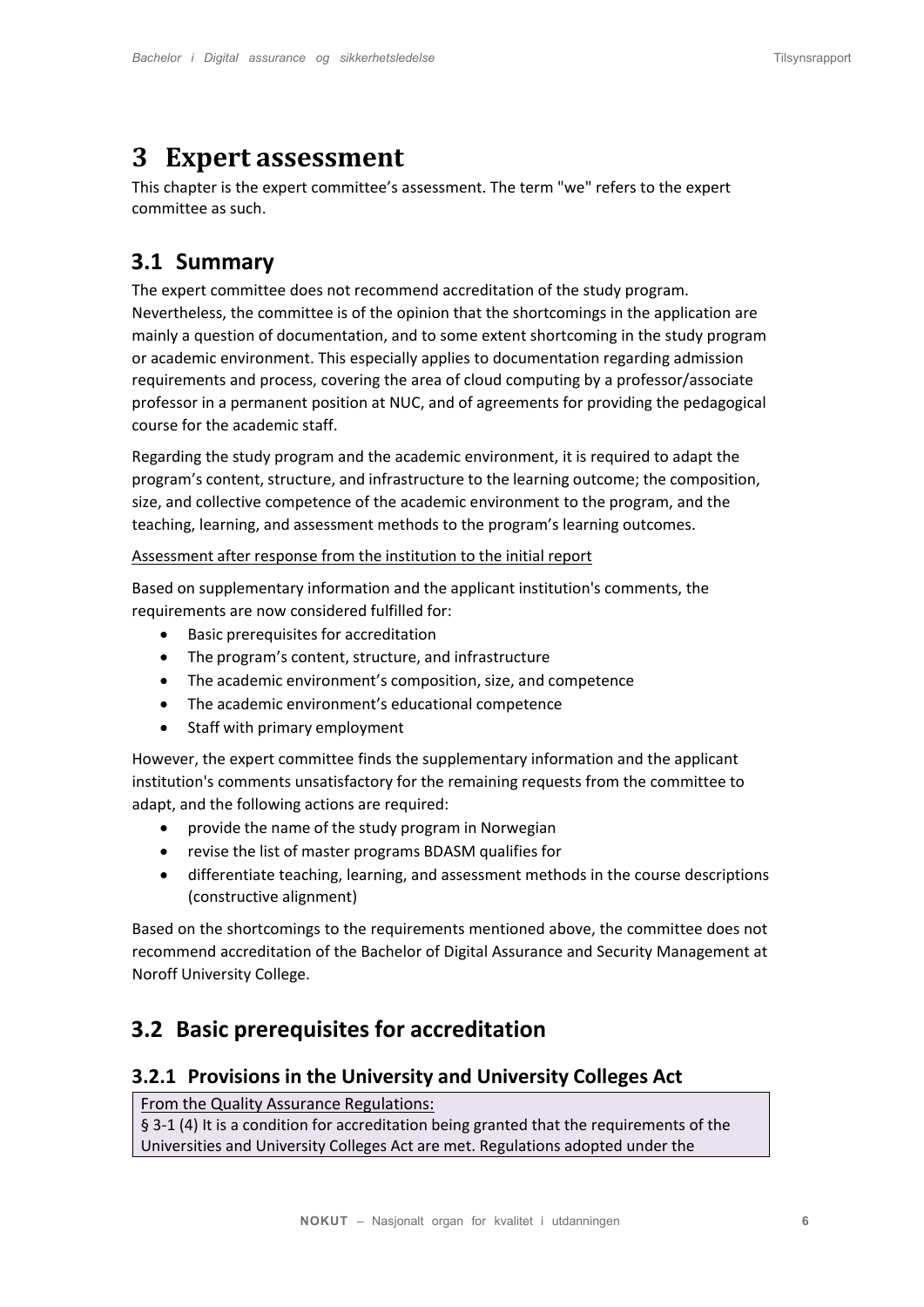authority of Section 3-2 of the [Universities and University Colleges Act s](http://www.lovdata.no/pro%23reference/lov/2005-04-01-15/%C2%A73-2)hall form the basis for the accreditation.

From the Academic Supervision Regulations:

§ 2-1 (1) The requirements of the Act relating to Universities and University Colleges and its corresponding regulations must be met.

#### **Assessment**

Bachelor in Digital Assurance and Security Management (BDASM) is a study programme in the first cycle (level six) of the national qualification framework and is regulated by the *Forskrift om opptak til høgare utdanning*. The admission requirements are described adequately, but not properly accounted for. Since the parallel study programs at NUC have special admission requirements (§ 4.3 (1) of *Forskrift om opptak til høgare utdanning*), there should be an explanation of why BDASM does not have these requirements (BDASM shares some courses with these parallel study programmes). The admission process is partly described in attachment "Mal for utdanningsplan" by linking to § 7.1 and § 7.2 of *Forskrift om opptak til høgare utdanning*. From the NUC webpage a process of first-comefirst-serve admission for qualified applicants is described but this should be clarified in the application. Annual estimated dates for start of admission process and start of the study programme is presented in attachment "Mal for utdanningsplan".

The diploma and the diploma supplement are satisfactory.

The institution is required to:

- Provide a reasoning for choice of admission requirements
- Describe and provide a reasoning for the admission process
- Provide annual dates for admission (if applicable given the admission process)

#### Assessment after response from the institution to the initial report

In the response to the initial report, the applicant has argued sufficiently for choice of admission requirements, as well as providing a reasoning for the admission process with a first-come-first-served principle. The committee also finds that the applicant is arguing satisfactorily with regards to dates of admission.

#### **Conclusion**

Yes, the requirements are fulfilled.

### <span id="page-6-0"></span>**3.2.2 Information about the programme**

Academic Supervision Regulations § 2-1 (2) Information provided about the programme must be correct and show the programme's content, structure and progression, as well as opportunities for student exchanges.

#### **Assessment**

The study appears to be academically up-to-date and relevant. The attached Study Plan is updated. The structure of the study, teaching methods and assessment methods are well described. All courses are described.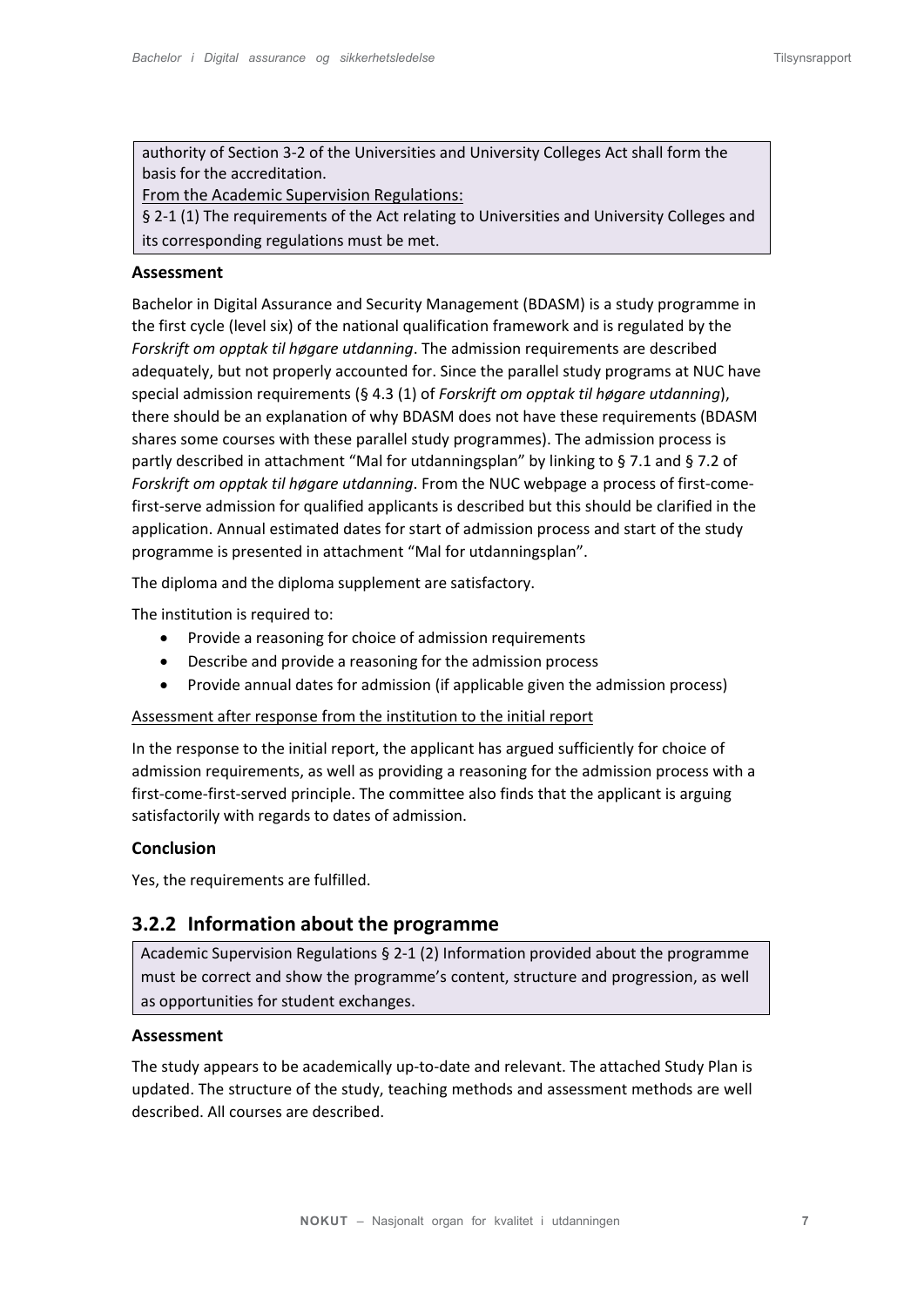Since the study is in English, NUC does not require documented Norwegian skills, however, English knowledge corresponding to general study competence is required (140 hours) in Norwegian high school.

As for candidates with foreign education, they must be able to document proficiency in the English language (140 English hours from Norwegian upper secondary school: written and oral exam) and the country they are coming from must be recognized by NOKUT specified in the GSU-list.

NUC has set a maximum number of 48 students that can be admitted to each program year.

NUC presents a good documentation for student exchange where students can find relevant courses internationally and apply for an exchange to be placed in the study program. The exchange year can be possible at Deakin University and Teesside University.

The study plan has information about the study's relevance for further studies.

#### **Conclusion**

Yes, the requirements are fulfilled.

The institution is advised to:

• provide a description of opportunities for further studies in the study plan

### <span id="page-7-0"></span>**3.3 Requirements to the educational provision**

#### <span id="page-7-1"></span>**3.3.1 Learning outcome and title of programme**

Academic Supervision Regulations § 2-2 (1) The learning outcomes for the programme must be in accordance with the National Qualifications Framework for Lifelong Learning, and the programme must have an appropriate title.

#### **Assessment**

NUC has chosen "Digital Assurance and Security Management" as the name of the study program in English and "Digital assurance og sikkerhetsledelse" in Norwegian. The name of the study program is considered to cover its profile and level. Digital Assurance is the term that is also sometimes used in Norwegian. However, the study program must have the name in Norwegian too (according to regulations).

The learning outcome description provides a good description of the study program and reflects the knowledge, skills, and general competence one would expect a candidate to acquire through the study programme Digital Assurance and Security Management where a relatively large part of the study is ICT / management education. The learning outcome descriptions are also in line with the general learning outcome descriptions given in the National Qualifications Framework for Lifelong Learning, Level 6.2 Bachelor (1st cycle).

The institution is required to:

• provide the name of the study program in Norwegian

Assessment after response from the institution to the initial report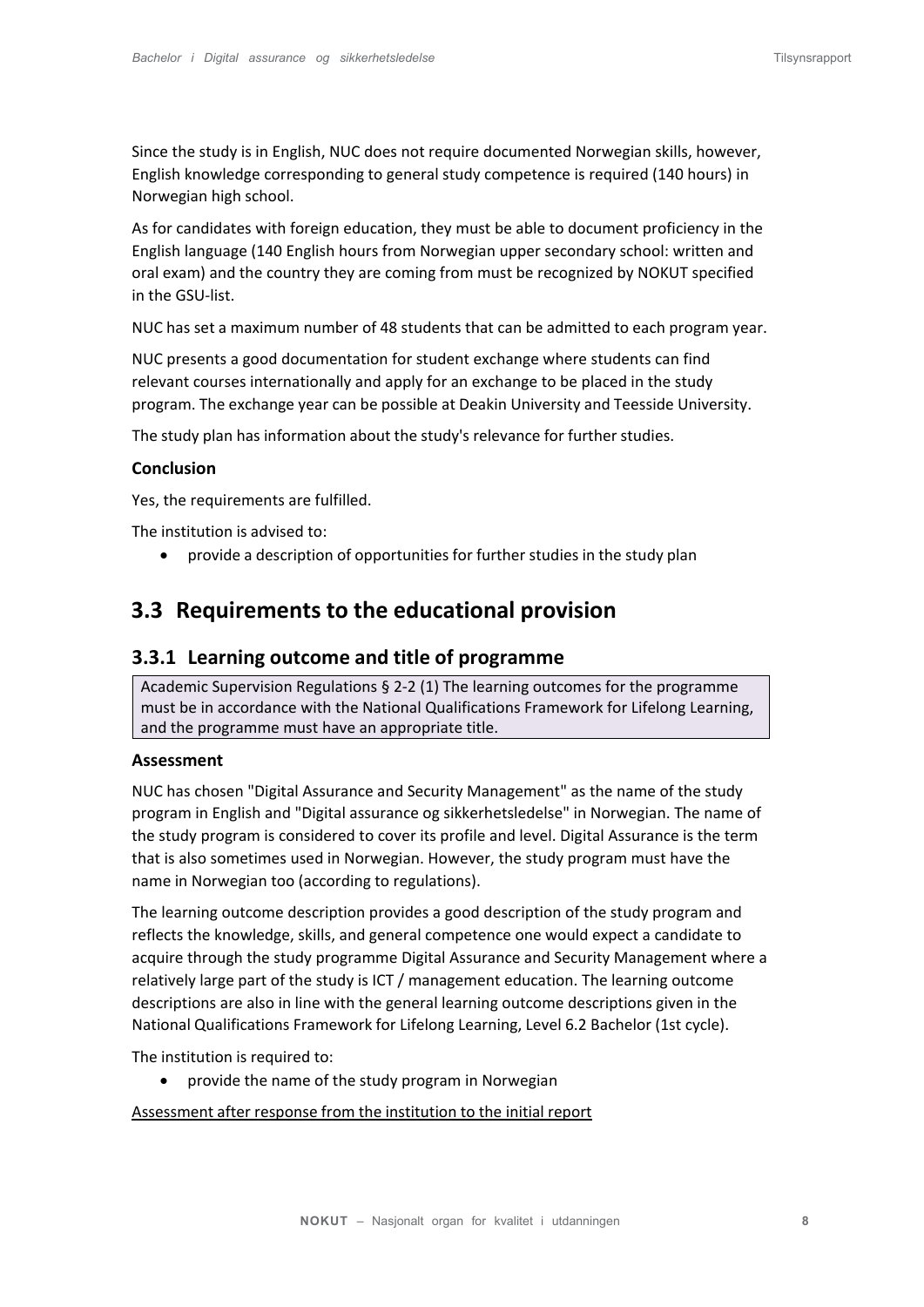In its response to the initial report, the applicant refers to contacts with international business partners in its endeavours to meet the requirement. The expert committee requests NUC to provide the name of the study programme in Norwegian, as NOKUT's Guidelines demands. The applicant has thereby changed the name of the study programme in Norwegian from "Digital assurance og sikkerhetsledelse" to "Digital assurance and Security Management". The applicant argues that this is a name that describes the study programme most suitably, both towards an English and Norwegian-speaking audience.

The expert committee repeats that "Digital assurance" is not in Norwegian language, and as such NUC has not proposed a Norwegian translation. NUC has not provided the name of the study program in Norwegian and therefore not met the requirements of the assessment. Whether the applicant prefers to use only the English name of the study programme in marketing and admission processes, is not relevant, but a Norwegian name surely is. The expert committee is well aware of Norwegian terms which would be suitable.

#### **Conclusion**

No, the requirements are not fulfilled.

The institution is required to:

<span id="page-8-0"></span>• provide the name of the study program in Norwegian

#### **3.3.2 The programme's academic update and professional relevance**

Academic Supervision Regulations § 2-2 (2) The programme must be academically up-todate and have clear academic relevance for further studies and/or employment.

#### **Assessment**

The area of information assurance and security is widely documented to have a high demand for candidates, and this also includes the subarea where BDASM belongs. The application documents adequately the link to industry and the needs for the study programme in society.

The list of seven possible job roles after graduation is satisfactory, but since these are not typical job titles in the Norwegian job market the application could have use job roles from the NICE work force framework for cyber security instead. Maybe the best approach is to use NAVs "Ledige stillinger", search for "informasjonssikkerhet" and consider the positions with "Rådgiver" in the title.

The application mentions that BDASM qualifies the students for at least four different kinds of master programmes, one of which is information security. Admission to e.g. NTNU's master programme in information security requires a bachelor's degree with at least 80 ECTS of computing courses and this is a requirement BDASM does not fulfil.

The programme has been designed in close collaboration with industry partners. The application should list some of the concrete industry partners that have been part of this process.

All course descriptions have the same text for Compulsory Reading List: "This course does not require specific reading material to be purchased, links to available electronic resources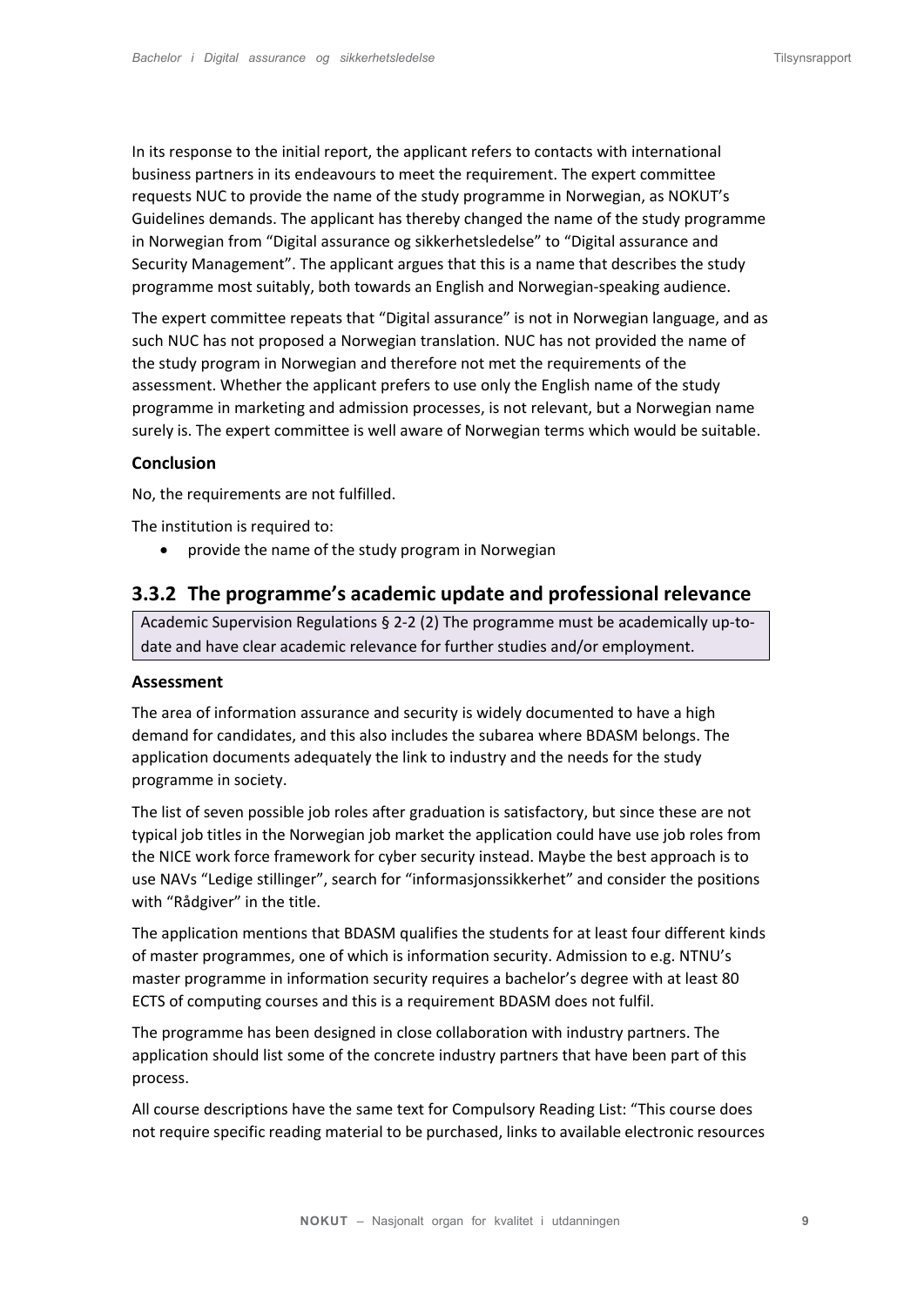will be provided in the LMS". Since no courses list any reading material it is not possible to evaluate whether the courses (and thereby the programme) is academically up-to-date.

The application is missing a discussion of recruitment of candidates to the study programme. The discussion needs to address, among other areas, what the most similar existing bachelor programmes are, and whether these have a high number of applications for admission?

The programme is not up-to-date and do not have a clear relevance for further studies and/or employment.

The institution is required to:

- revise the list of master programmes BDASM qualifies for
- list relevant reading material in each course description
- describe foundation for recruitment of candidates

The institution is advised to:

- use e.g. NAVs database of available positions to find actual typical Norwegian job titles relevant for the graduates, search for "informasjonssikkerhet" and consider the positions with "Rådgiver" in the title
- list concrete industry partners that have been involved in designing the study programme

#### Assessment after response from the institution to the initial report

The expert committee finds that the applicant has provided sufficient documentation for the requirements and relevant reading material in each course description, as also referred to under sub-chapter 3.3.4. The applicant further provided sufficient description of the foundation for recruitment of candidates to the study programme.

However, the expert committee would like to draw attention to the specific phrasing in the final requirement; *the institution is required to revise the list of master programmes BDASM qualifies for*. In its response to the initial report, the applicant provided only one concrete example of a study programme and did not revise the list from the original and insufficient list of 3-4 examples of themes of master programmes. Thus, the institution has not delivered what was required.

#### **Conclusion**

No, the requirements are not fulfilled.

The institution is required to:

<span id="page-9-0"></span>• revise the list of master programmes BDASM qualifies for

### **3.3.3 The programme's workload**

Academic Supervision Regulations § 2-2 (3) The total workload of the programme must be between 1,500 and 1,800 hours per year for full-time students.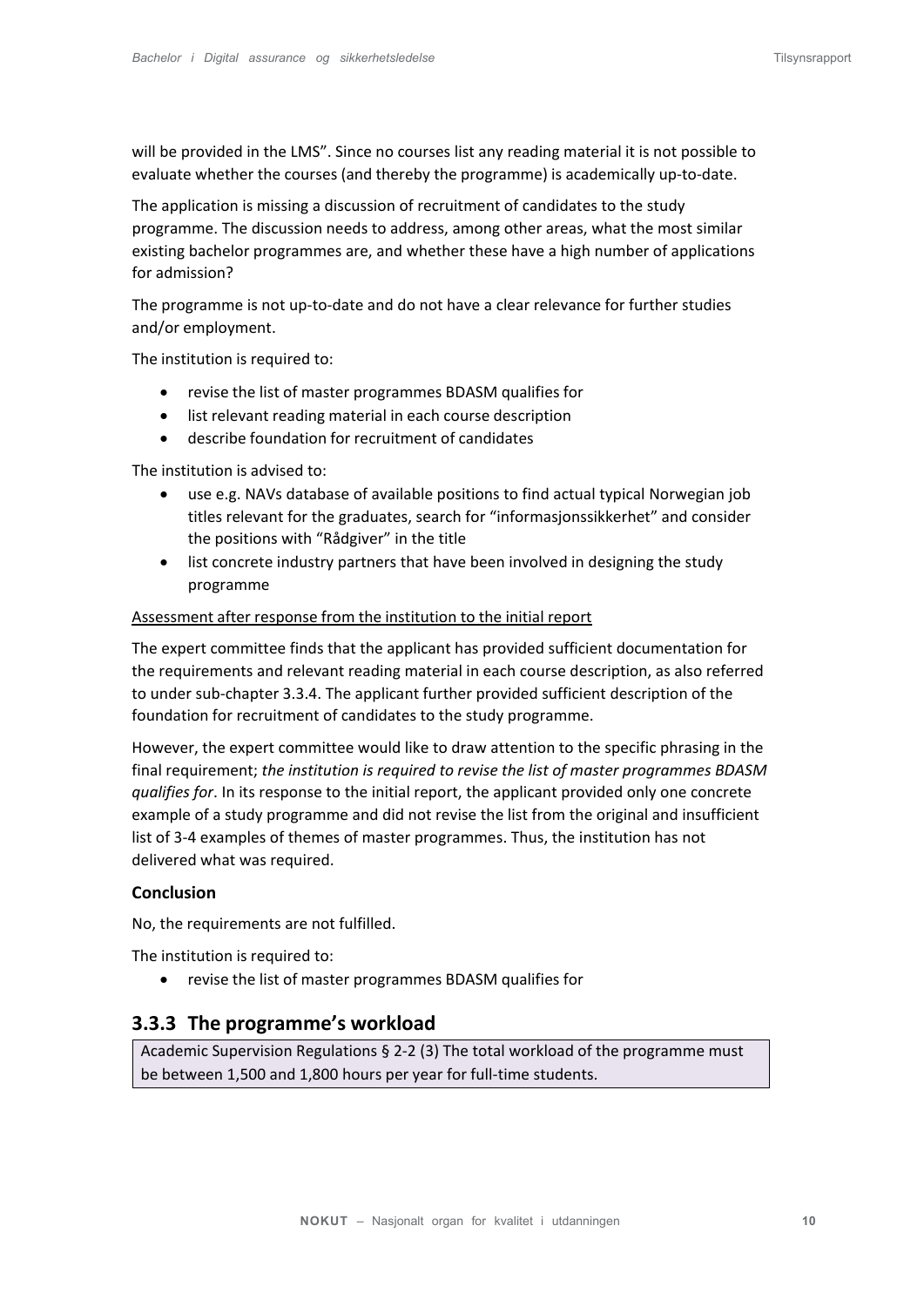#### **Assessment**

The degree consists in 6 semesters, delivered over 3 academic years, each year having 60 ECTS total of 180 ECTS for the full program of study, which equates to 1500 hours of work per year. Of this, 432 hours (28.8 %) in the first year, 432 hours (28.8 %) in the second year and 328 (22 %) hours in the third year are organized learning activities ("guided education"). The rest is self-study and time spent preparing for and carrying out assessment activities.

The expert committee believes that the proportion of TLA (teacher-led activities) and TSW (teacher-supported work) should be increased because it appears that only 25-30 % of the total number of study hours are lectures while the rest of around 70 % are self-study and assessment activities hours.

#### **Conclusion**

Yes, the requirements are fulfilled.

The institution is advised to:

<span id="page-10-0"></span>• consider increasing the proportion of TLA and TSW activities

### **3.3.4 The programme's content, structure and infrastructure**

Academic Supervision Regulations § 2-2 (4) The programme's content, structure and infrastructure must be adapted to the programme's learning outcomes.

#### **Assessment**

The program consists of 20 compulsory courses and 3 electives (students must choose one of these three). Of these, computer science courses are already existing courses that are included in NUC's other bachelor's programs. However, these bachelor's programs have other entrance requirements (more specifically, R1 level for math) which is not a requirement for the evaluated program. This should be justified in the application. In addition, since the program description underlines the focus on cloud computing, the course "Introduction to operating systems and computer networks" would be recommended.

The course descriptions provided in the attachment do not contain any specific information regarding compulsory reading lists. It only states: "This course does not require specific reading material to be purchased, links to available electronic resources will be provided in the LMS."

However, the committee considers such information (textbooks with relevant chapters, scientific papers, reports etc.) as essential to be able to assess the workload, novelty, learning outcome, etc of these courses. The compulsory reading lists must be specified.

NUC will offer a Bachelor in Digital Assurance and Security Management to students both at the main campus in Kristiansand, a satellite / decentralized campus in Oslo, and as an online study. NUC's premises in Kristiansand have group rooms, auditoriums, a canteen, computer laboratories, a cybersecurity laboratory, and specially adapted workrooms. The premises in Oslo have a canteen, auditorium and four classrooms, two of which are equipped with desktops, three computer laboratories, and four group rooms. There is a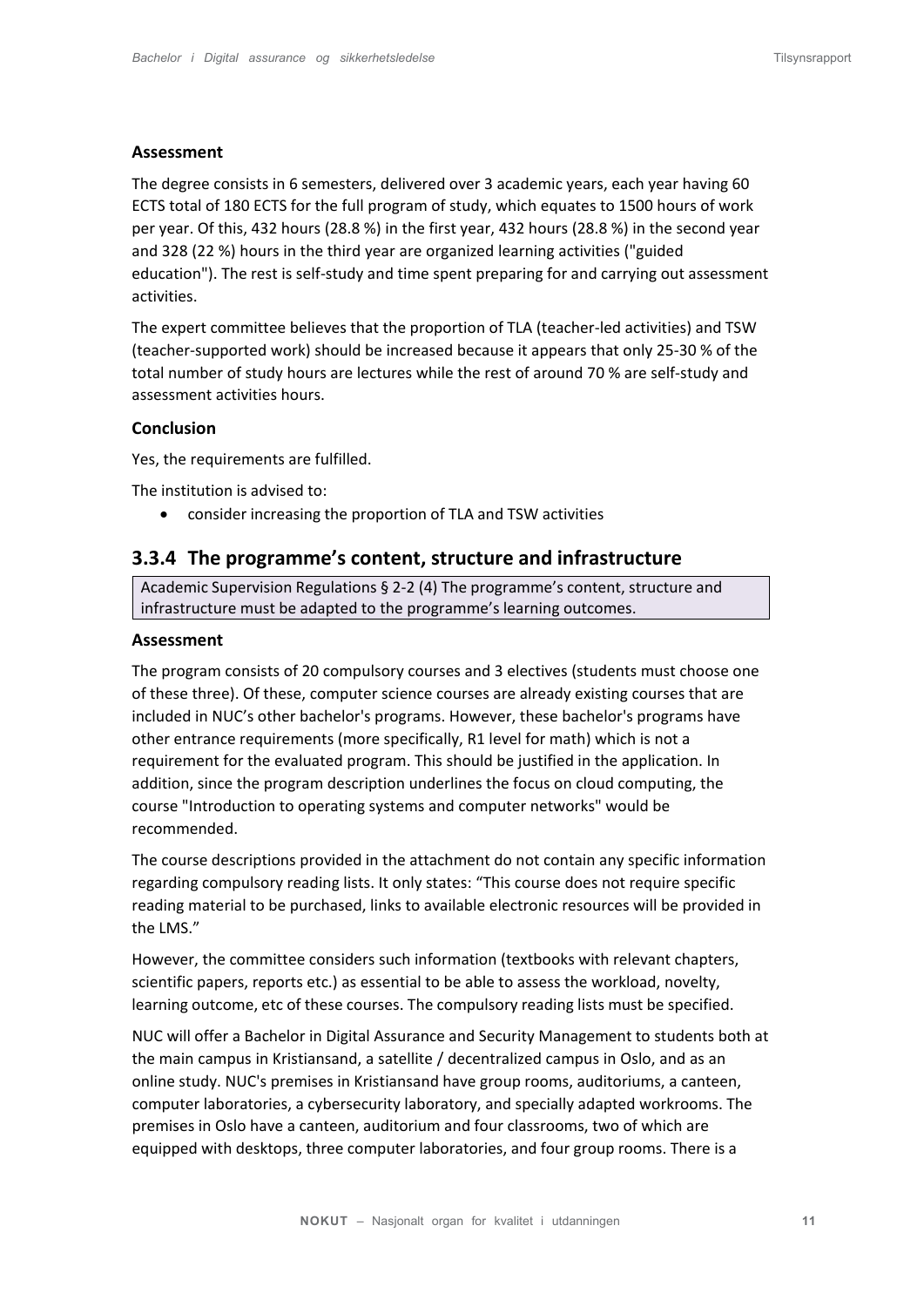physical library in Kristiansand with a satellite in Oslo. Both campus students and online students have access to an electronic library system for resources from ACM digital library, Ebsco, Brown University e-books, Science Direct. Online students and students at the Oslo campus follow the teaching through a Virtual Learning Environment (VLE). VLE consists of an LMS, a system for streaming lectures, a virtual laboratory, and a chat service. Students can follow the lectures online and participate in practical exercises via the virtual laboratory.

Overall, we consider it so that the infrastructure is sufficient for the students to take part in the teaching and achieve the specified learning outcomes both at the main campus in Kristiansand, the decentralized campus in Oslo, and online. We also consider it positive that NUC intends to have parts of the academic staff located on the Oslo campus.

The programme's content, structure and infrastructure are not adapted to the learning outcome.

The institution is required to:

- provide the compulsory reading lists in the course descriptions
- clarify that the entrance requirements are sufficient for taking required courses "borrowed" from programs with more demanding requirements (such as R1 math)

The institution is advised to:

• offer an introductory course on operating systems and computer networks

#### Assessment after response from the institution to the initial report

The response from the applicant under sub-chapter 3.3.4 on the programme's content, structure and infrastructure clearly meets the requirements from the expert committee in its assessment of the original application, as each course description is updated with a compulsory reading list, as also referred to under sub-chapter 3.3.2 above. Additionally, in comments under sub-chapter 3.2.1, the entry requirements are sufficiently argued.

#### **Conclusion**

Yes, the requirements are fulfilled.

#### <span id="page-11-0"></span>**3.3.5 Teaching, learning and assessment methods**

Academic Supervision Regulations § 2-2 (5) The teaching, learning and assessment methods must be adapted to the programme's learning outcomes. The programme must facilitate students taking an active role in the learning process.

#### **Assessment**

The teaching, learning and assessment methods are not documented adapted to the learning outcomes.

The application includes a document "Teaching, Learning and Assessment Methods" which thoroughly describes the overall thinking and justification of all methods used by NUC in the programme. The document does not link the methods to specific learning outcomes or specific courses. All courses contain the same text: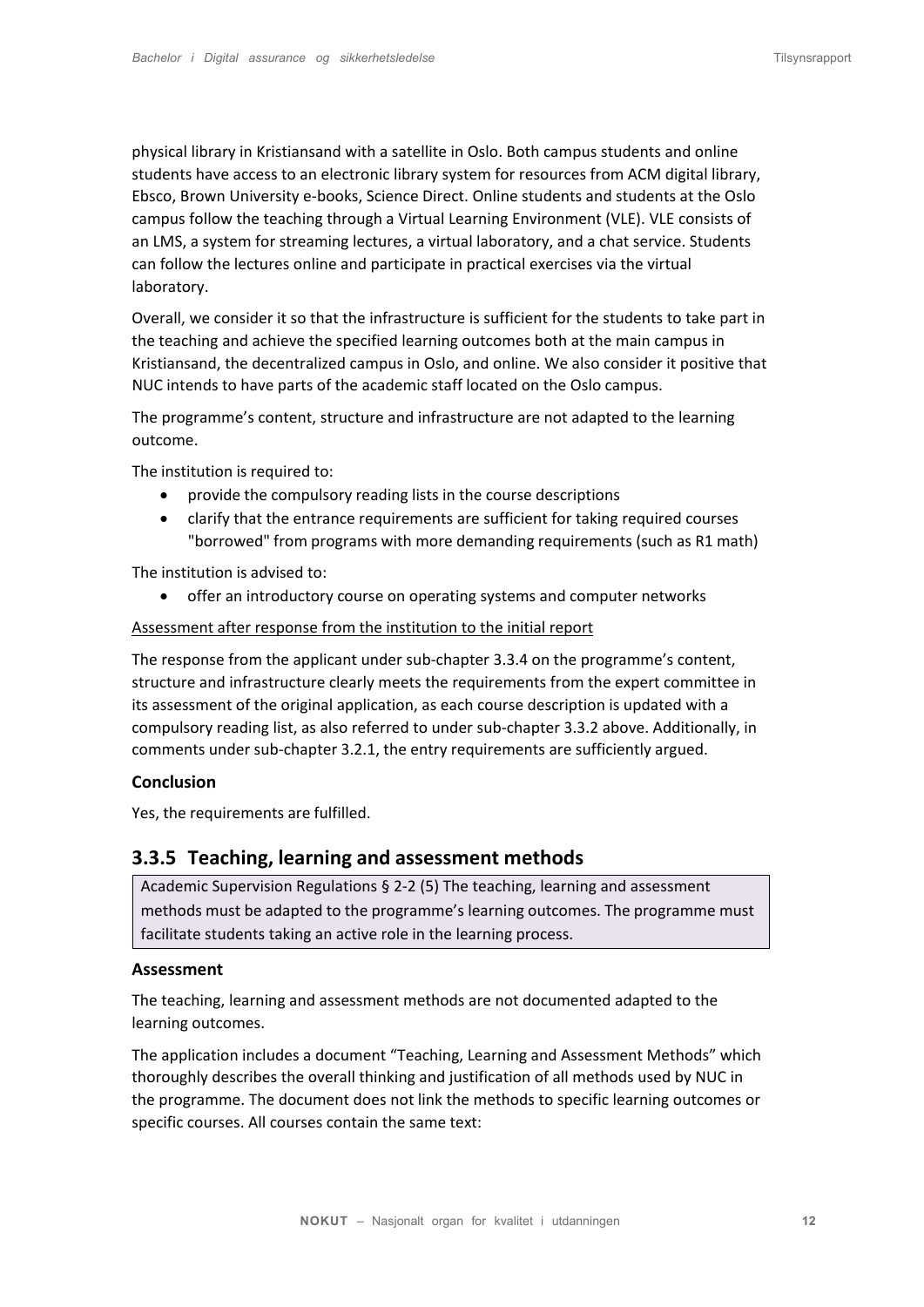"1. Teaching will be based on a hybrid-flexible approach. Instructor-led face-to-face learning is combined with online learning in a flexible course structure that gives students the option of attending sessions in the classroom, participating online, or doing both. 2. All activities require active student participation in their own learning. 3. Education delivery methods include but are not limited to: Live Lectures with Video Streaming, Pre-Produced Online Material, Tutorials, Self-Study, Campus and Virtual Labs, Automated Review Tests, VLE."

The application is missing a justification of why the same methods for teaching, learning and assessment are appropriate for campus and online students. Having students oncampus provides several opportunities for different assessment methods in more controlled environments than what is possible with online students. It is very good that NUC uses formative assessment, but graduating students with a high integrity diploma also requires summative assessment in controlled environments.

The teaching, learning and assessment methods are not adapted to the programme's learning outcomes.

The institution is required to:

- justify teaching, learning (including the student's active role) and assessment methods with respect to the programmes learning outcomes
- differentiate teaching, learning and assessment methods in the course descriptions (constructive alignment)
- justify why it is not necessary to differentiate in teaching, learning and assessment methods between campus and online students

#### Assessment after response from the institution to the initial report

In its response to the initial report, the institution has provided an updated attachment 3.3.5-A which includes further details to the teaching, learning and assessment methods in the study programme, and with vague reference to the programme's learning outcome. The applicant has provided a sufficient description as to why it is not necessary to differentiate teaching, learning and assessment methods between campus and online students.

However, NUC has not differentiated the teaching, learning and assessment methods with respect to constructive alignment in the course descriptions. Under the vast majority of course descriptions the assessment methods are similar, and only very small and insufficient adjustments have been made to a few of the course descriptions, also with regards to the teaching and learning methods. It is quite clear that the requirement under this sub-chapter demands a revision of the listed teaching, learning and assessment methods, as well that under the clause itself it is expected that the teaching, learning and assessment methods are adapted to the learning outcomes of the programme. What is further enigmatic is that the attachment 3.3.5-A does not seem to have been taken into use when the course descriptions were revised as part of the applicants' response to the initial report. The applicant has not met the requirement of differentiating teaching, learning and assessment methods in the course descriptions.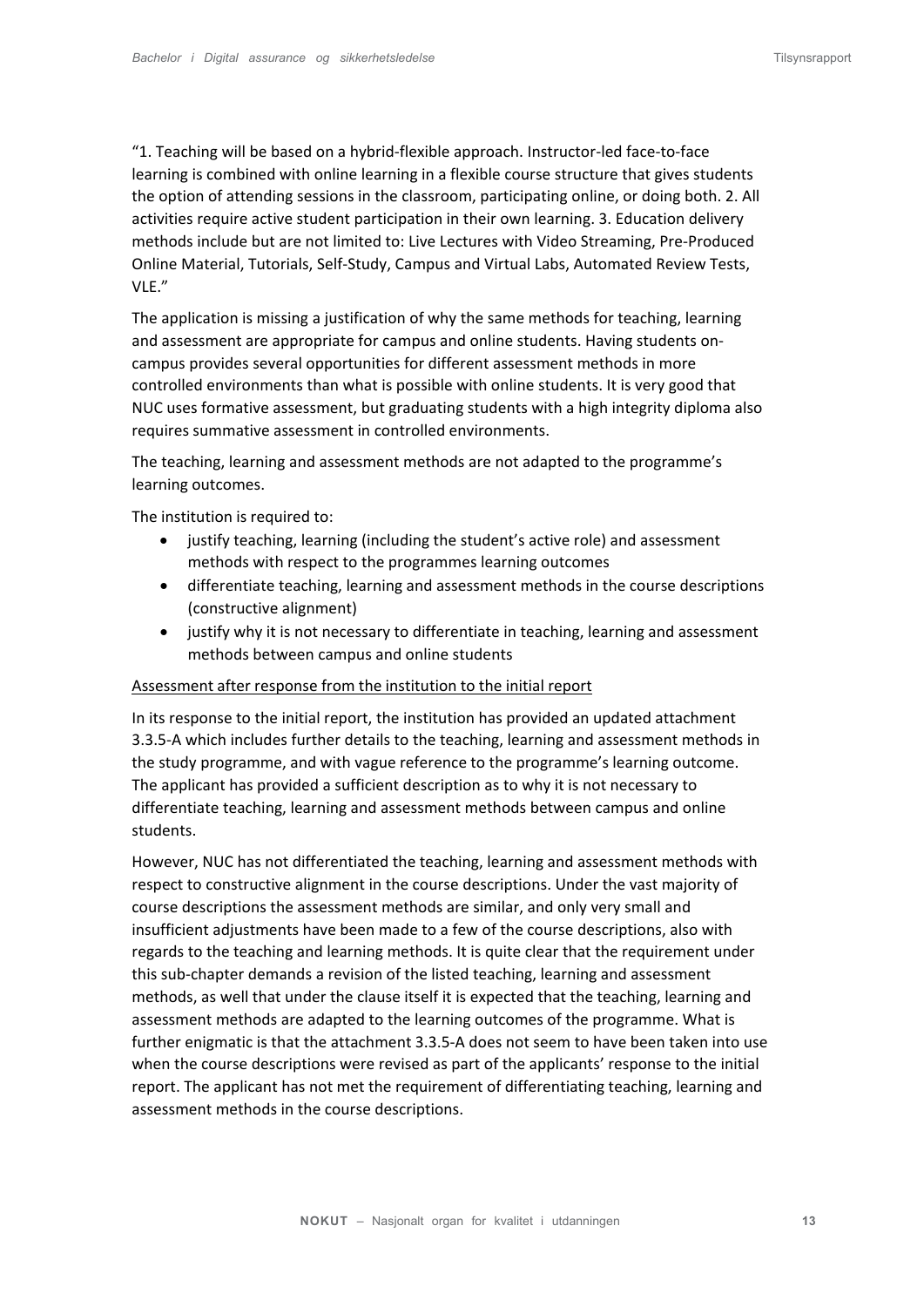#### **Conclusion**

No, the requirements are not fulfilled.

The institution is required to:

• differentiate teaching, learning and assessment methods in the course descriptions (constructive alignment)

### <span id="page-13-0"></span>**3.3.6 Links to research and/or artistic development work and academic development work**

Academic Supervision Regulations § 2-2 (6) The programme must have relevant links to research and academic development work and/or artistic research.

#### **Assessment**

NUC describes teaching as research-based in each of the courses where students will be provided with current and emerging concepts and ideas via a variety of sources including relevant conferences and journals, ongoing research at NUC, and the related network of national and international academics. In addition, some members of teaching staff are active researchers with relevant publications in the recent years.

#### **Conclusion**

Yes, the programme has satisfactory links to research and academic and/or artistic development work.

#### <span id="page-13-1"></span>**3.3.7 The programme's internationalisation arrangements**

Academic Supervision Regulations § 2-2 (7) The programme must have internationalisation arrangements adapted to the programme's level, scope and other characteristics.

#### **Assessment**

All students can apply to undertake a period of study at an international university.

NUC proposes the use of international literature in the study and arranges lectures from international guest professors. NUC has a well-developed infrastructure for streaming lectures. This can be used to arrange guest lectures without the lecturer having to travel to Norway.

The Committee considers that the requirements are met.

#### **Conclusion**

Yes, the programme has internationalisation arrangements adapted to its level, scope and other characteristics.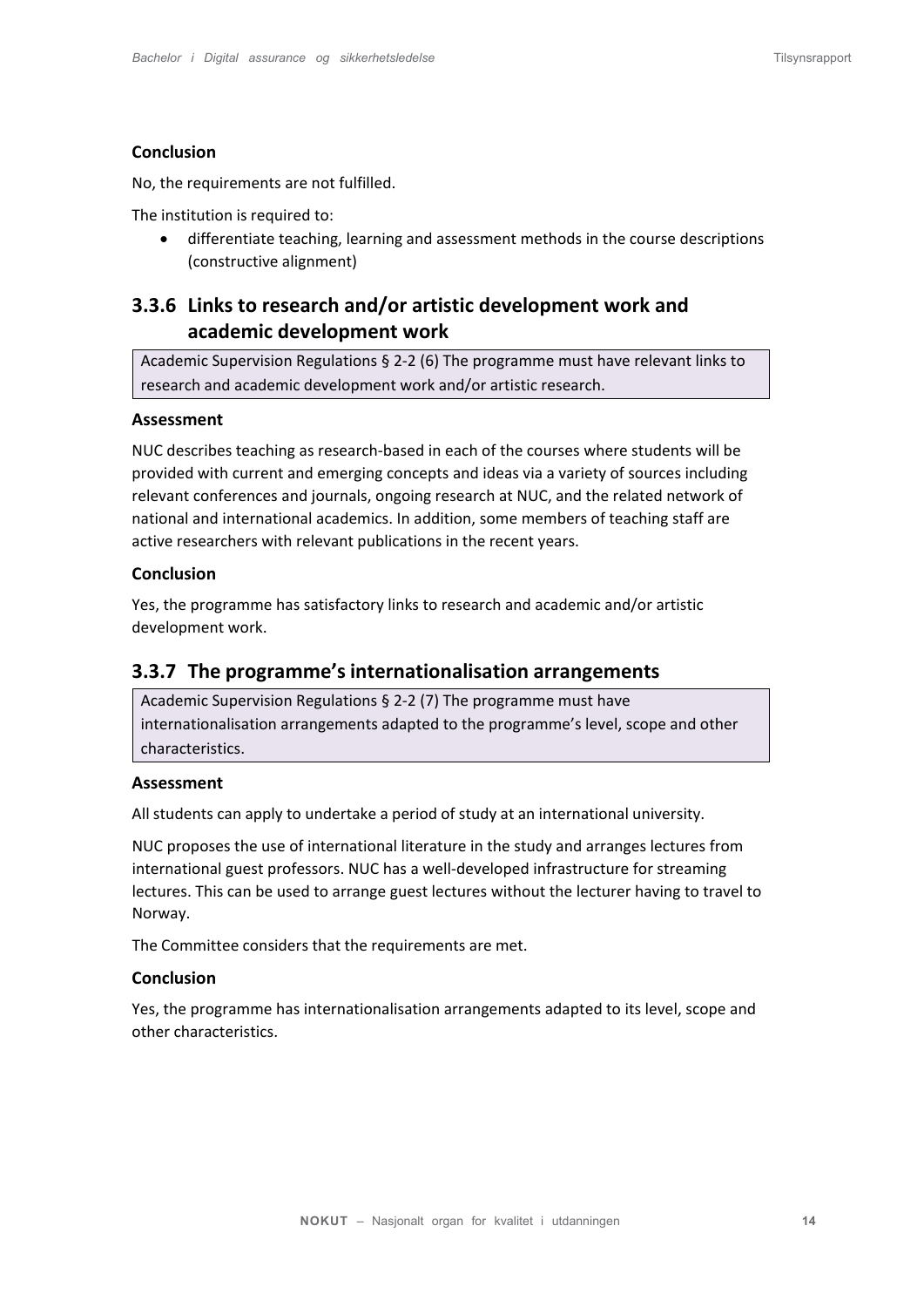### <span id="page-14-0"></span>**3.3.8 The programme's arrangements for international student exchange**

Academic Supervision Regulations § 2-2 (8) Programmes that lead to a degree must have arrangements for international student exchanges. The content of the exchange programme must be academically relevant.

#### **Assessment**

NUC presents a good documentation for student exchange where students can find relevant courses internationally and apply for an exchange to be placed in the study program. NUC has established exchange agreements with Deakin University and Teeside University, which ensures that the exchange scheme is real. Students can also apply for exchange to other institutions if they make an agreement with the host institution.

The student can study abroad without losing the degree when coming back to Norway; In Deakins Term and Conditions it is specified that there will be "credit towards the student`s course for studies undertaken at Deakin is to be awarded by the home institute".

Student exchange is limited to 2 students per year and NUC has no documentation about the admission requirements for the exchange period.

Quality assurance in the application process ensures that the exchange is professionally relevant.

#### **Conclusion**

Yes, the programme has arrangements for international student exchange.

### <span id="page-14-1"></span>**3.4 Requirements of the academic environment**

#### <span id="page-14-2"></span>**3.4.1 The academic environment's composition, size and competence**

Academic Supervision Regulations § 2-3 (1) The academic environment for each programme must be of a size proportionate to the number of students and the programme's characteristics, be stable over time in terms of competence and have a composition that covers the programme's topics and subjects.

#### **Assessment**

The application states the teacher/student ratio 1:22 which is sufficient. It also states (and documents in the attached table)

*"The academic team currently consist of four first competence researchers (whereby two are professors) and two industry experts (whereby one has first competency), assigned course leadership across all subjects and five allocated teaching resources. Any increase in the student population will be mirrored by an increase in staffing (indicated by N.N. in "Table 2") and infrastructure as required. In addition, the Study Administration handles nonacademic administration and supports the academic Environment."*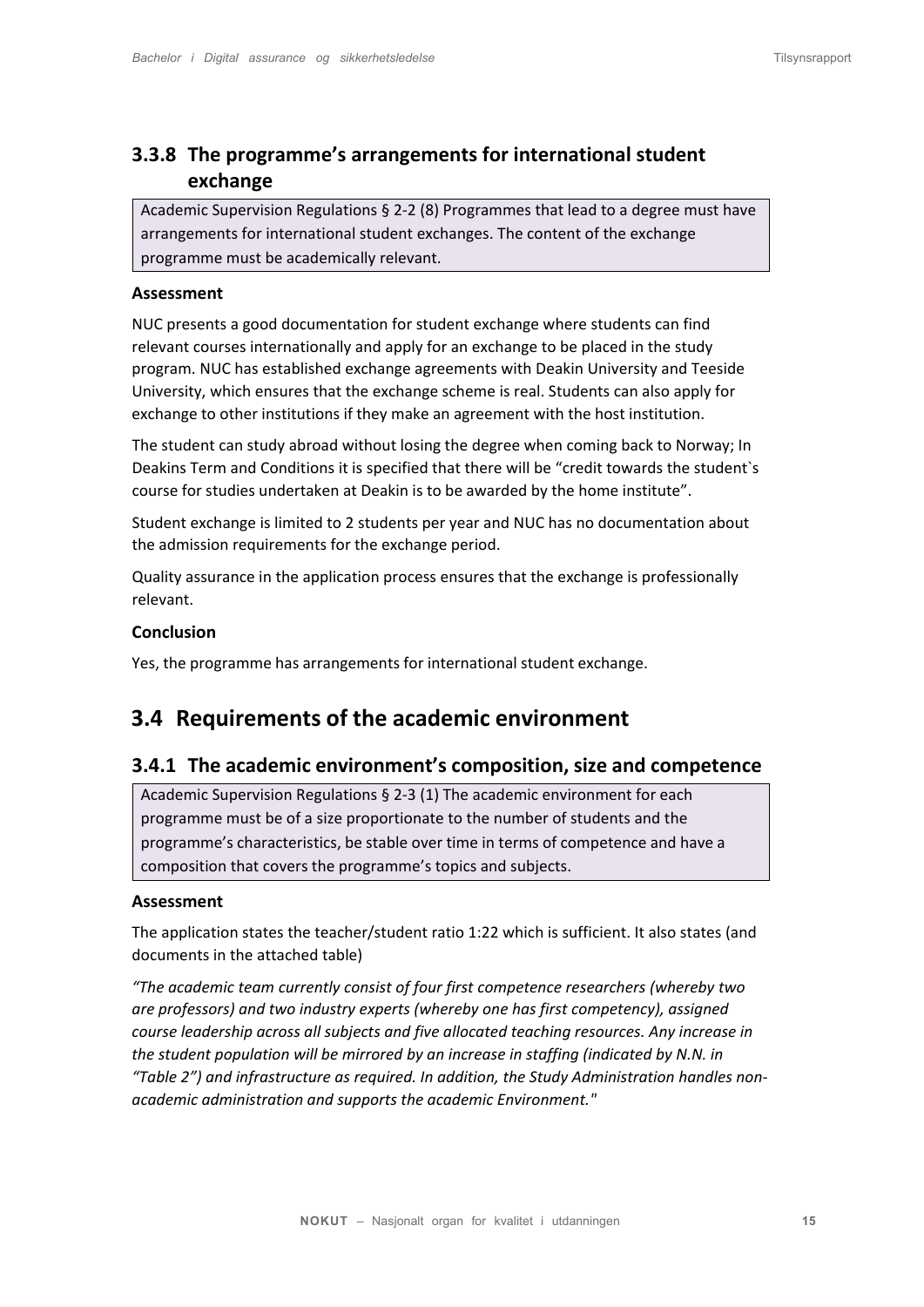This text does not correspond with table 2 where only four professors/associate professors and one assistant professor are listed in addition to three N.N. (unless there is overlap between the categories "researchers" and "industry experts").

The five permanent and adjunct faculty members covers the programme's topics and subjects, but the academic environment is not sufficient in size. A typical estimate for teaching/supervision time of well-organized and running courses (meaning start-up costs of courses not included) is 0.2 FTE for a 10-credit course and 0.15 for a 5-credit course. In addition, a typical estimate of supervising a bachelor project is 0.02 FTE per project. If we assume that BDASM reuses four courses in the first year (Academic Skills; IT Fundamentals; Introduction to Programming; Programming and Databases), we are left with ten 10-credit courses, four 5-credit courses and the bachelor theses. If we assume ten bachelor projects with groups of four students, this adds up to (note: without start-up-cost per course):

- Ten 10-credit courses times 0.2 FTE = 2.0 FTEs
- Four 5-credit courses times 0.15 FTE = 0.6 FTE
- Ten bachelor groups times 0.02 FTE = 0.2 FTE

This sums up to 2.8 FTEs while table 2 only lists 1.7 FTEs allocated to teaching and supervision which are currently hired. 2.3 FTEs allocated for teaching and supervision is listed as N.N.

The five permanent and adjunct faculty members currently hired have a total of 3.6 FTEs in the programme divided into 1.7 for teaching/supervision, 0.7 for R&D and 1.2 for "other". It is unclear what is meant by "other" since it is not specified in the "comments"-part below table 2.

The application describes NUCs current work and future plans for maintaining academic quality and the efforts NUCs offers staff. Given the current size of the faculty is below minimum, the application should further elaborate on efforts to ensure a stable academic environment over time.

Due to long-term permanent staffing, start-up-costs and missing coverage of the core area of cloud computing by permanent faculty (as also pointed out in 3.4.4), the expert committee considers the academic environment not to meet the requirement of size proportionate to the number of students and the programme's characteristics.

The composition, size and collective competence of the academic environment is not adapted to the programme.

The institution is required to:

- describe how to ensure a stable academic environment over time
- hire at least one more permanent faculty member at professor or associate professor level in the area of cloud computing
- describe planned allocation of teaching staff to each course and clarify which courses are reused or overlap with courses in other study programmes

#### Assessment after response from the institution to the initial report

The committee has reviewed the applicant's response to the original report and finds sufficient description of allocation of teaching staff to each course as well as clarification of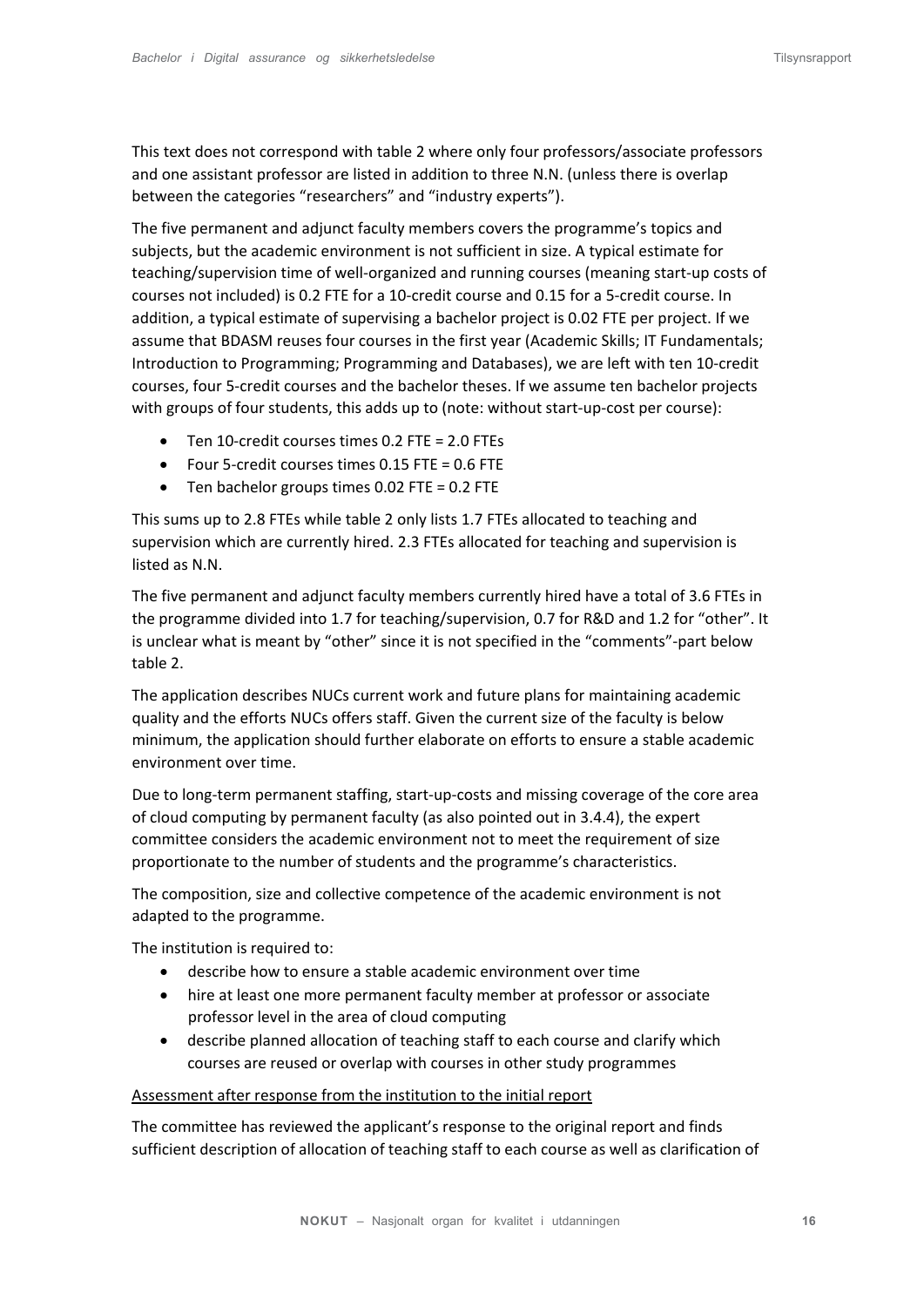which courses are overlapping or reused with courses from other study programmes. Additionally, the applicant has argued well for how to ensure a stable academic environment over time. Furthermore, the committee acknowledges the initial procedures for employment of a full time Associate Professor with competence in cloud computing and pedagogical expertise as sufficient to meet the critique hence the requirement in the original report.

#### **Conclusion**

Yes, the requirements are fulfilled.

#### <span id="page-16-0"></span>**3.4.2 The academic environment's educational competence**

Academic Supervision Regulations § 2-3 (2) The academic environment must have relevant educational competence.

#### **Assessment**

NUC has professional employees with experienced-based educational competence. However, the criterion requires formal educational competence. Guidelines for basic pedagogical competences should be used as a minimal norm.

NUC has initiated a major increase in competence that will provide basic pedagogical ability for the academic staff. The college is in dialogue with two potential partners in this, OsloMet and the University of Agder (UiA).

There is a verbal agreement (with UiA) in the process of formalization. The pedagogy course at UiA will contribute to developing, supplementing and adjusting the pedagogical competence. The participants will acquire knowledge and new skills about planning, implementation and evaluation of teaching and supervision of students. The employees have or can acquire basic pedagogical competences based on this agreement.

The institution is required to:

• show the written agreement (with UiA or OsloMet) on the pedagogical course for the academic staff

#### Assessment after response from the institution to the initial report

NOROFF University College has informed the expert committee in its response to the initial report that the original plan for upgrading of the academic environments educational competence has been met with some obstacles and is thus revised. The applicant aims to have two of its staff under this programme enrol in 2022 and two more in 2023 in courses provided by Kristiania University College in pedagogics for the university and college sector. The expert committee approves of this plan and finds that it meets the requirement in its original report.

#### **Conclusion**

Yes, the requirements are fulfilled.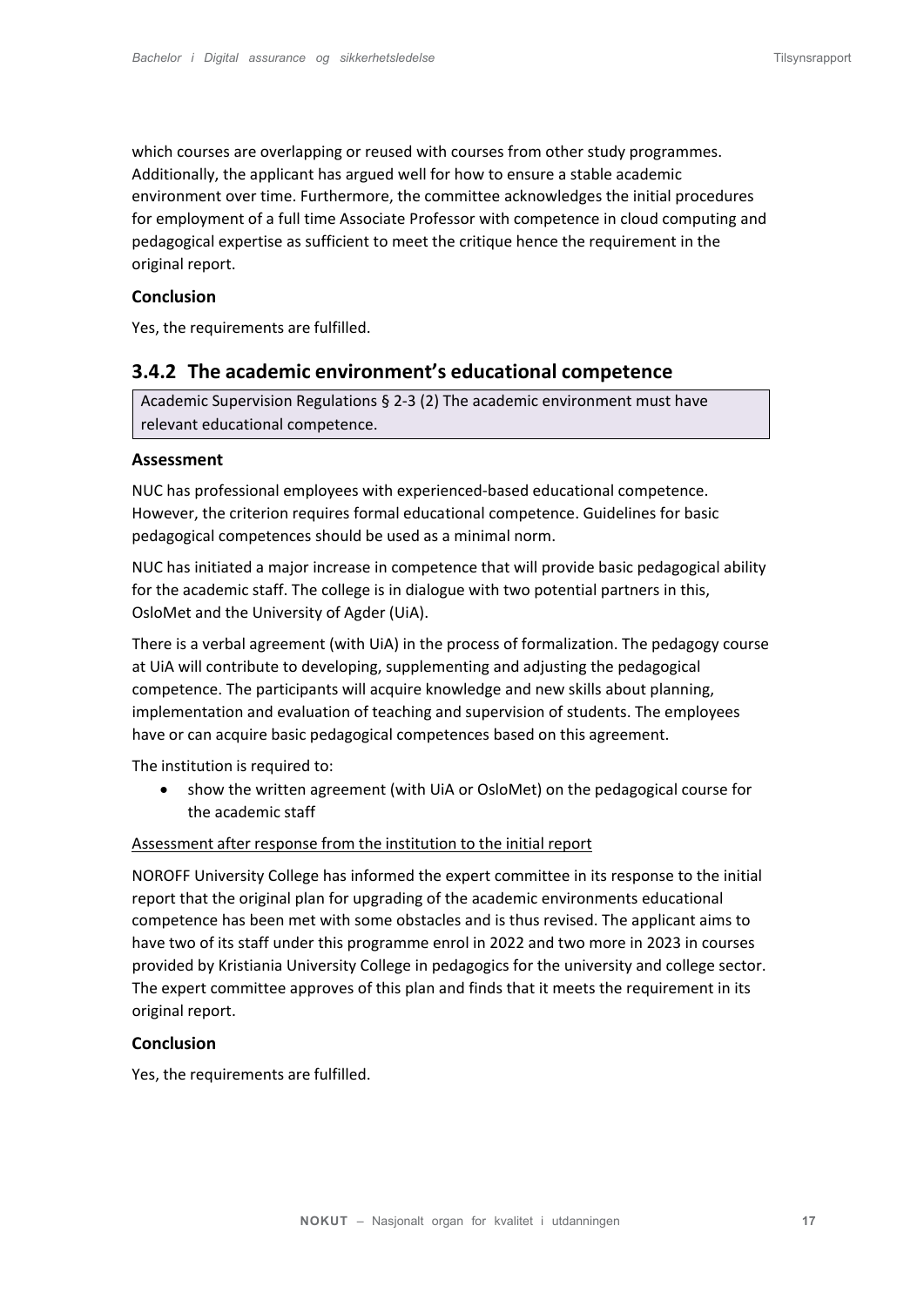### <span id="page-17-0"></span>**3.4.3 Academic leadership**

Academic Supervision Regulations § 2-3 (3) The programme must have a clear academic leadership with defined responsibilities for quality assurance and the development of the study programme.

#### **Assessment**

The information available in the application describes roles and their responsibilities concerning academic management and quality assurance and development of the study program. Table 3 describes members of the academic team that will contribute to the program. However, it does not provide any indications about what roles the members of the team are assumed concerning the academic leadership (program leader, course leader, etc.)

#### **Conclusion**

Yes, the programme does have an academic leadership with a defined responsibility for quality assurance and the development of the programme.

### <span id="page-17-1"></span>**3.4.4 Staff with primary employment**

Academic Supervision Regulations § 2-3 (4) At least 50 per cent of the academic full-time equivalents affiliated to the programme must be staff with their primary employment at the institution. Of these, academic staff with at least associate professor qualifications must be represented among those who teach the core elements of the programme. In addition, the following requirements apply to the academic environment's level of competence:

- a) For first-cycle programmes, at least 20 per cent of the members of the academic environment must have at least associate professor qualifications.
- b) For second-cycle programmes, at least 50 per cent of the members of the academic environment must have at least associate professor qualifications. Within this 50 per cent, at least 10 per cent must have professor or docent qualifications.
- c) For third-cycle programmes, the academic environment must consist of academic staff with at least associate professor qualifications. At least 50 per cent must have professor qualifications.

#### **Assessment**

The academic staff affiliated with the programme consists of 3.1 FTEs with primary employment at NUC out of a total of 3.6 FTEs. This meets the criteria of at least 50 %.

The application states that the core areas of the study programme are

- Foundational IT Knowledge
- IT Audit and Assurance
- Information Security Management
- Cloud Computing
- Information Assurance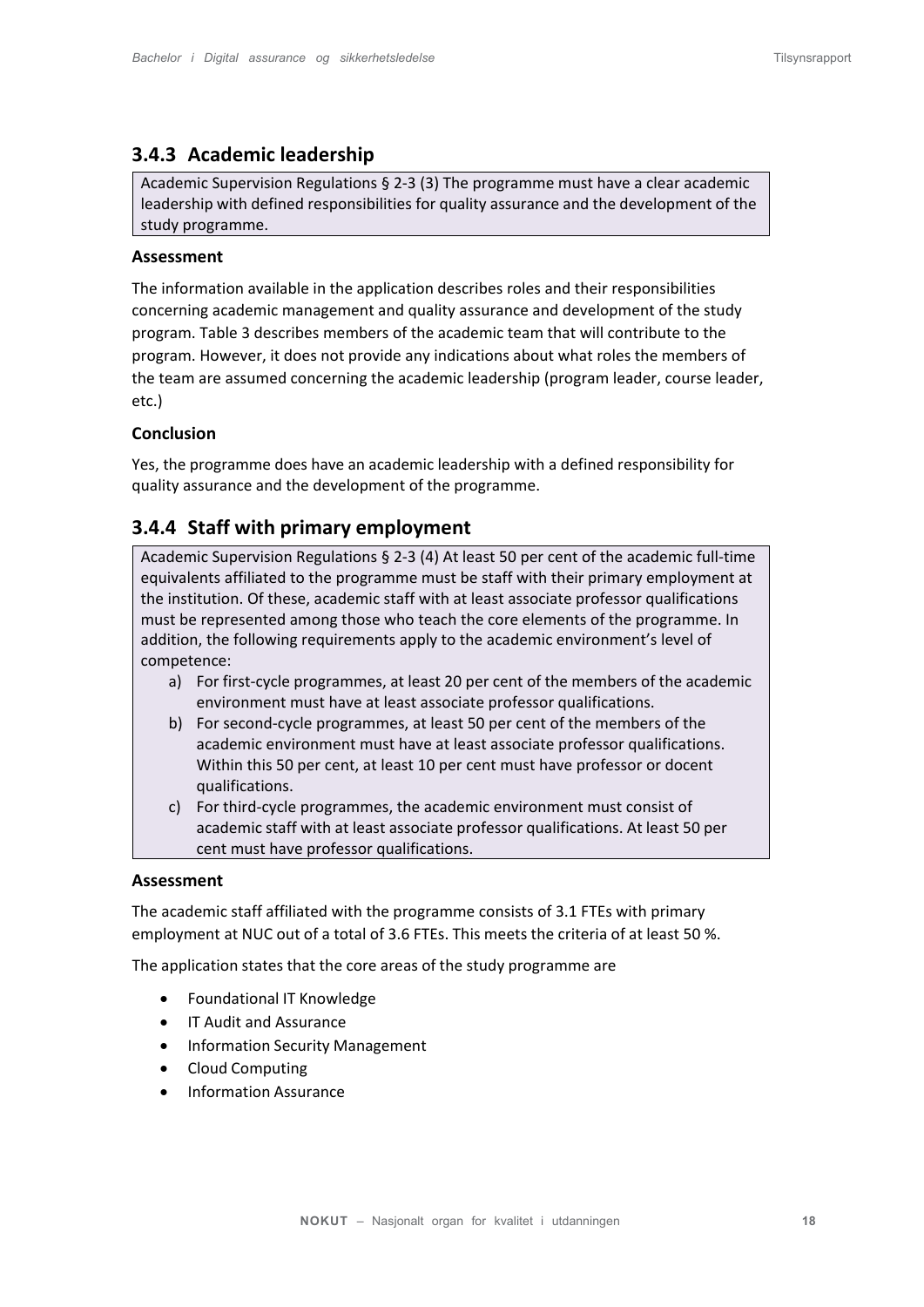Four of these areas are covered by 2.1 FTEs professor/associate professor in permanents positions and 1 FTE assistant professor. The core area Cloud Computing is covered by a faculty member who is not in a permanent position at NUC.

The academic staff in BDASM is in total composed of 2.6 FTEs professor/associate professor out of a total of 3.6 FTEs which meets the requirement of 20 % at least associate professors.

The criteria and the demands specific to the cycle of the programme are not fulfilled.

The institution is required to:

• document that the area of cloud computing is covered by a professor/associate professor in permanent position at NUC

#### Assessment after response from the institution to the initial report

With reference to its comments under the revised sub-chapter 3.4.1, the expert committee acknowledges the initial procedures for employment of a full time Associate Professor with competence in cloud computing and pedagogical expertise as sufficient to meet the critique hence the requirement in the original report.

#### **Conclusion**

Yes, the requirements are fulfilled.

### <span id="page-18-0"></span>**3.4.5 The academic environment's research and/or artistic research and academic development work**

Academic Supervision Regulations § 2-3 (5) The academic environment must be actively engaged in research and academic development work and/or artistic research, and be able to demonstrate documented results with a satisfactory quality and scope in relation to the programme's content and level.

#### **Assessment**

Some members of the teaching staff at NUC are active researchers with scientific production in recent years. Most appear to be at NVI levels 0 and 1, but the committee considers the production to be sufficient for the bachelor's degree level (first cycle), and the topics published within are relevant to the study. The committee considers this to be an adequate level of research and professional development work for a bachelor's degree program.

#### **Conclusion**

Yes, the criteria and the demands specific to the content and level of the programme are fulfilled.

#### <span id="page-18-1"></span>**3.4.6 The academic environment's external participation**

Academic Supervision Regulations § 2-3 (6) The academic environment for programmes that lead to a degree must actively participate in national and international partnerships and networks that are relevant for the programme.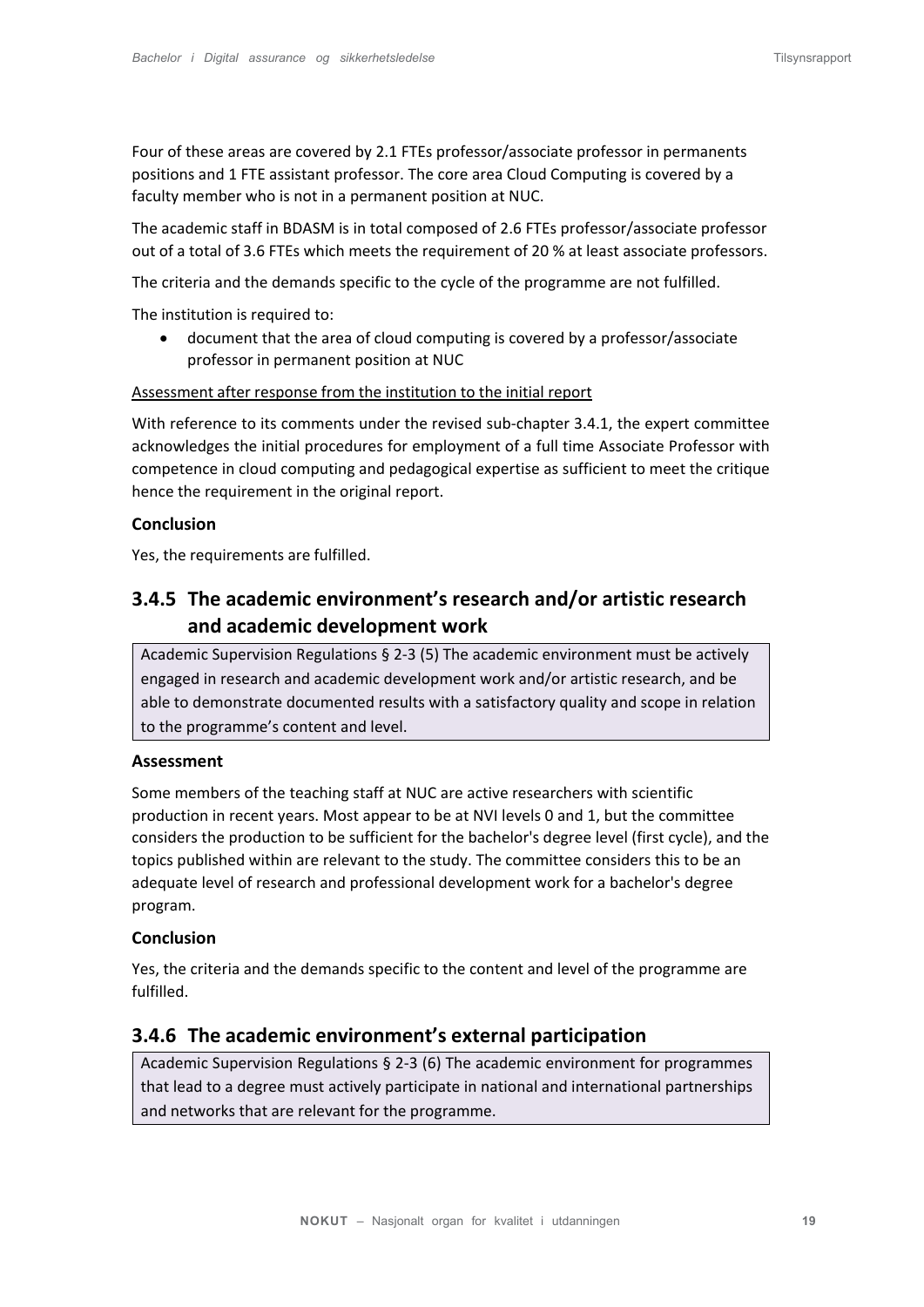#### **Assessment**

The application lists and briefly describes the national networks Global Center of Expertise (GCE) NODE, EYDE Cluster and Digin ICT Cluster. NUC have active collaboration and/or student exchange with University of South Wales, U.K., Teesside University, U.K., Deakin University, Australia and University of Lisbon, Portugal. The academic staff is involved in several information security education for a which are directly relevant for establishing BDASM, there include IFIP WG 11.8, IFIP TC3 and the CSEC2017 efforts. The application lists these external participations as directly relevant for the study programme in terms of:

- Guest speakers/lecturers
- Breakfast meeting invitations
- Company visits
- Conference attendances
- Collaborative interdisciplinary workshops
- Practical industry related projects for students' studio practices and bachelor projects.

The national networks are more regional than national and very industry focused. It is recommended that the faculty gets involved in national academic networks as well.

#### **Conclusion**

Yes, the academic environment actively participates in national and international collaborations and networks relevant for the programme.

The institution is advised to:

• consider involvement in the national academic networks such as the NIKTconferences, specifically UDIT, NISK and NOKOBIT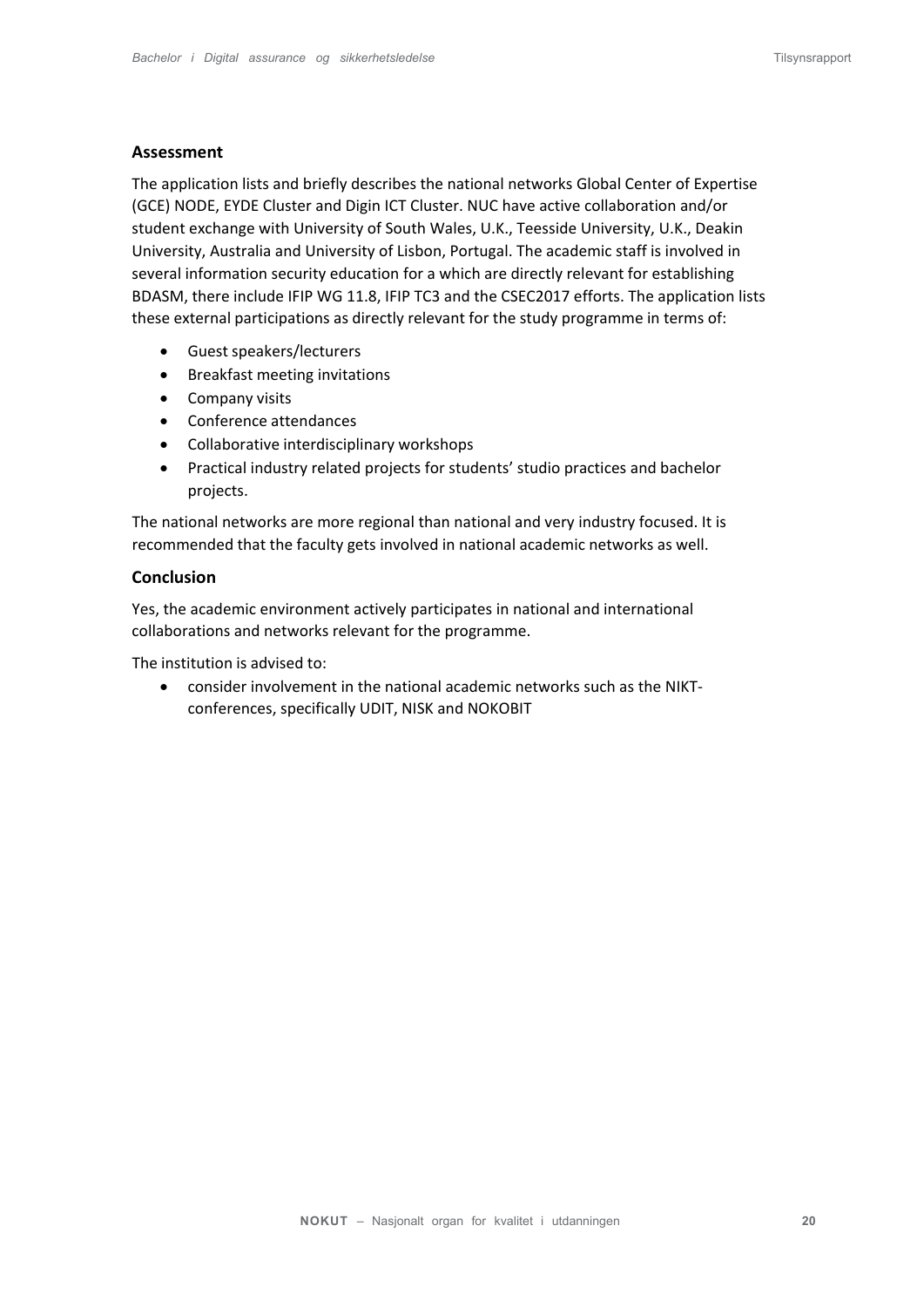# <span id="page-20-0"></span>**4 Conclusion**

Based on the written application and the attached documentation, the expert committee concludes the following:

**The committee does not recommend accreditation of the bachelor programme in Digital Assurance and Security Management at NOROFF University College.**

The following demands are not met:

Academic Supervision Regulations

- § 2-2 (1) The learning outcomes for the programme must be in accordance with the National Qualifications Framework for Lifelong Learning, and the programme must have an appropriate title.
- § 2-2 (2) The programme must be academically up-to-date and have clear academic relevance for further studies and/or employment.
- § 2-2 (5) The teaching, learning and assessment methods must be adapted to the programme's learning outcomes. The programme must facilitate students taking an active role in the learning process.

# <span id="page-20-1"></span>**5 Documentation**

21/08503-1 NOROFF UNIVERSITY COLLEGE AS – Akkreditering av bachelor i Digital assurance og sikkerhetsledelse

21/08503-15 Oversendelse av utkast til rapport – akkreditering av bachelor i digital assurance og sikkerhetsledelse

21/08503-16 Tilsvar til forslag til utkast til rapport – akkreditering av bachelor i Digital assurance og sikkerhetsledelse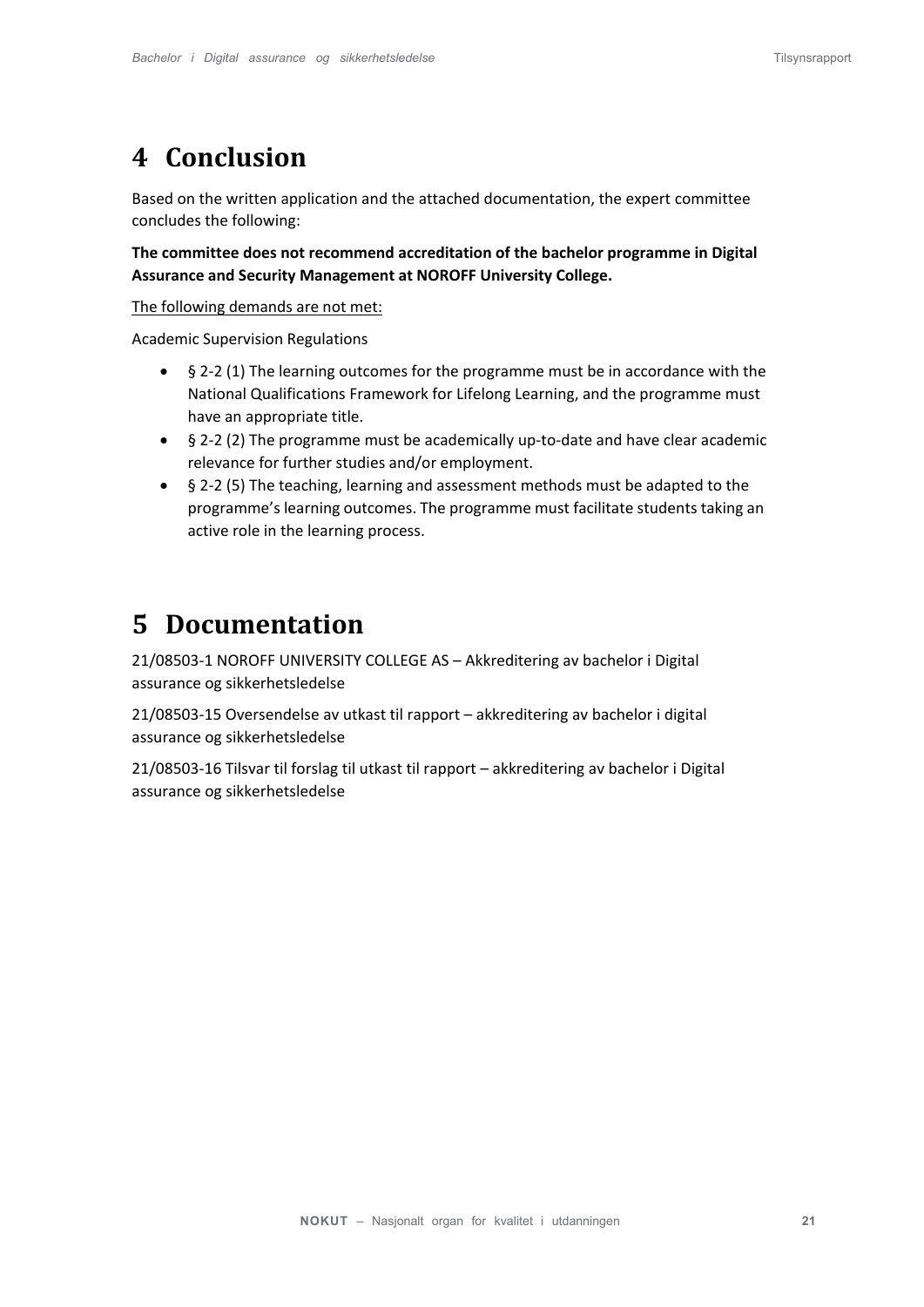# <span id="page-21-0"></span>**Appendix**

# *Learning outcome of the programme*

| Knowledge:                                                                                                                                                                                                                                                                                                                                                                   | Skills:                                                                                                                                                                                                                                                                                                                                                                                           | <b>General competence:</b>                                                                                                                                                                                                                                                                                                               |  |
|------------------------------------------------------------------------------------------------------------------------------------------------------------------------------------------------------------------------------------------------------------------------------------------------------------------------------------------------------------------------------|---------------------------------------------------------------------------------------------------------------------------------------------------------------------------------------------------------------------------------------------------------------------------------------------------------------------------------------------------------------------------------------------------|------------------------------------------------------------------------------------------------------------------------------------------------------------------------------------------------------------------------------------------------------------------------------------------------------------------------------------------|--|
| The candidate                                                                                                                                                                                                                                                                                                                                                                | The candidate                                                                                                                                                                                                                                                                                                                                                                                     | The candidate                                                                                                                                                                                                                                                                                                                            |  |
| K1 has broad knowledge of<br>important theories, processes and<br>methods within Information<br>Technology Assurance and related<br>fields<br>K2 has broad knowledge of<br>complex digital environments and<br>the problems these environments<br>pose to risk-, assurance-, and<br>compliance management<br>K3 has broad knowledge of<br>important concepts, principles and | S1 can apply knowledge, relevant<br>research and current<br>developments for IT audits and<br>assurance processes and consulting<br>to solve problems in a diverse<br>business environment                                                                                                                                                                                                        | G1 has insight into relevant<br>academic and professional issues<br>relating to computing, ethics and<br>socio-culture in Assurance and<br>Compliance within Information<br>Security                                                                                                                                                     |  |
|                                                                                                                                                                                                                                                                                                                                                                              | S2 can apply knowledge and<br>emerging developments to<br>calculate and quantify risks and<br>recommend appropriate risk<br>mitigation to solve business<br>problems                                                                                                                                                                                                                              | G2 can plan, carry out and manage<br>IT assurance activities and projects<br>over time, alone or as part of a<br>group, in accordance with relevant<br>legal and ethical requirements and<br>principles                                                                                                                                  |  |
| methods that apply to risk analysis<br>and mitigation in complex digital<br>environments.<br>K4 is familiar with current and<br>emerging research and<br>development work within                                                                                                                                                                                             | S3 can reflect upon their own<br>practice using a risk-based<br>approach to planning, executing<br>and reporting on assurance<br>engagements<br>S4 masters relevant tools and<br>techniques to conduct and manage<br>IT assurance activities<br>S5 asters relevant tools, techniques<br>and communication methods to<br>conduct interviews and take<br>structured notes in assurance<br>processes | G3 can communicate important<br>concepts, processes, problems and<br>solutions professionally, both in<br>writing and orally, to selected<br>stakeholders using appropriate<br>theories and methods                                                                                                                                      |  |
| Information Security and<br>Assurance                                                                                                                                                                                                                                                                                                                                        |                                                                                                                                                                                                                                                                                                                                                                                                   | G4 can communicate in a clear and<br>concise to present arguments both<br>rationally and logically using<br>acceptable academic referencing<br>G5 can exchange opinions,<br>experiences and ideas with peers<br>and professionals within<br>Information Security and<br>Assurance, thereby contributing to<br>good development practices |  |
| K5 can update their knowledge of<br>national and international<br>regulatory frameworks and<br>compliance to relevant<br>frameworks<br>K6 has knowledge of<br>organisational values and ethics                                                                                                                                                                               |                                                                                                                                                                                                                                                                                                                                                                                                   |                                                                                                                                                                                                                                                                                                                                          |  |
| required by corporate governance<br>principles to achieve<br>organisational goals                                                                                                                                                                                                                                                                                            |                                                                                                                                                                                                                                                                                                                                                                                                   | G6 is familiar with current and<br>evolving processes and emerging<br>technologies within Information<br>and Communication Technology<br>and Information Security                                                                                                                                                                        |  |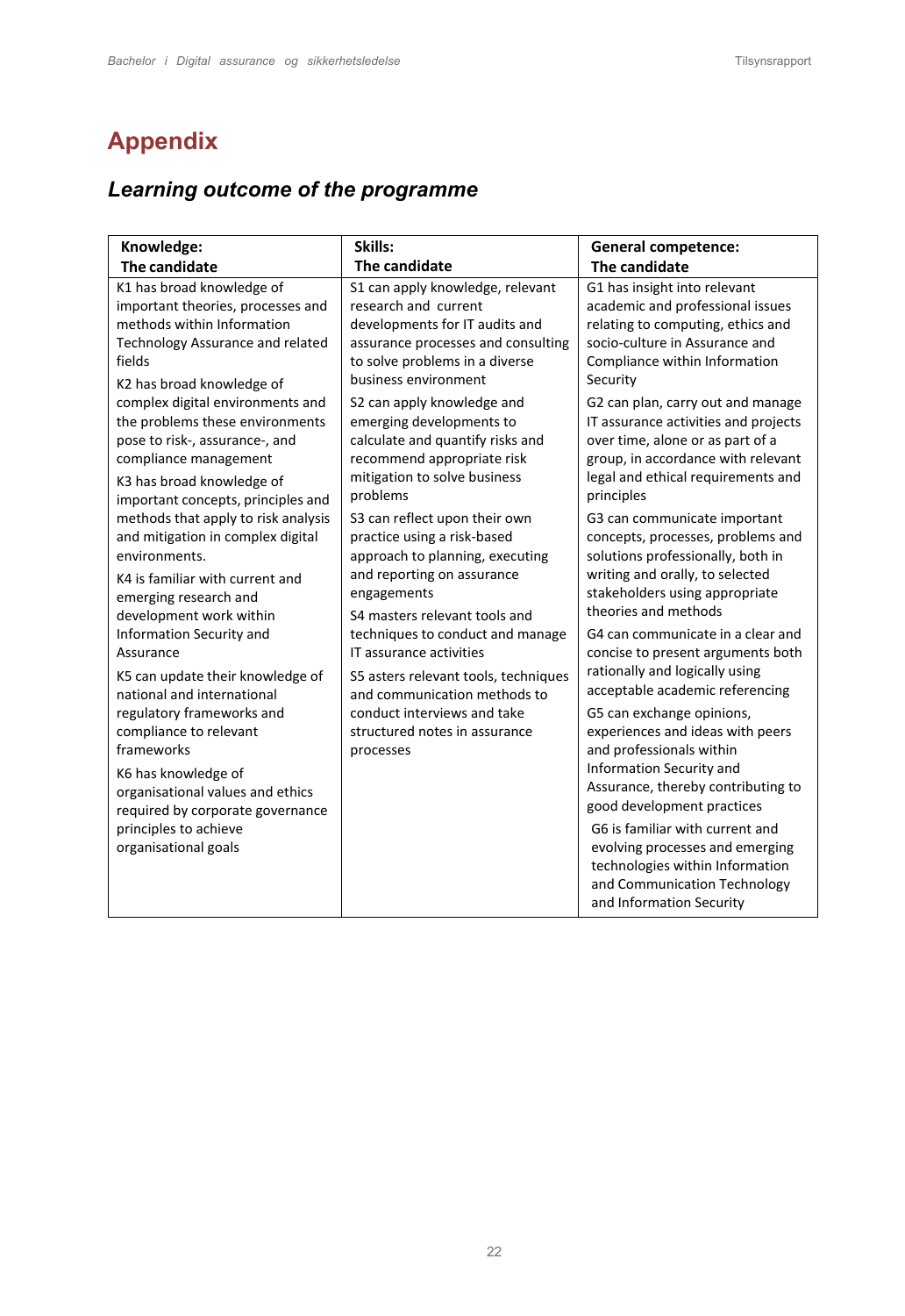### <span id="page-22-0"></span>*Presentation of the expert committee*

#### **Professor Vladimir A. Oleshchuk, Universitetet i Agder**

Oleshchuk har en ph.d. i Computer Science (1988) fra Taras Shevchenko National University i Kiev, Ukraina. I årene 1981-1987 har han besatt ulike stillinger ved forskningsinstitusjoner i Ukraina. I 1987–1992 var han ansatt som førsteamanuensis ved Universitetet i Kiev. Siden 1992 har han vært ansatt ved Universitetet i Agder (tidligere Høgskolen i Agder). I 2004 ble han tilsatt som professor i Computer Science – information security ved Institutt for informasjons- og kommunikasjonsteknologi, UiA. Oleshchuk underviser i sikkerhetsrelaterte emner, matematikk og programmering på bachelor/master/ph.d. Han har også vært veileder for flere enn 40 studenter på master og ph.d-nivå. De viktigste temaene i Oleshchuks forskning kan relateres til aktiviteter som sikkerhet, personvern og sikkerhet for trådløse systemer og deres applikasjoner til e-helse, trådløse sensornettverk, P2P-systemer og mobile systemer. Hvordan man anvender formelle metoder for å håndheve sikkerhet som tekstanalyse og dataanalyse for å bevare personvern er også et sentralt tema. Oleshchuk kan vise til over 100 vitenskapelige artikler innenfor disse fagområdene. Utover sin undervisnings og forskerkarriere har Oleshchuk bl.a. jobbet som ekstern konsulent, vært deltager i flere evalueringer, vært reviewer for en rekke internasjonale tidsskrift og vært opponent i flere ph.d. disputaser både i Norge og i utlandet. Over en rekke år har Oleshchuk vært sakkyndig for SKVC (tilsvarende NOKUT i Litauen) og for NOKUT.

#### **Førsteamanuensis Erik Hjelmås, NTNU**

Erik Hjelmås er utdannet Cand.mag (1994) med informatikk og matematikk, M.Sc. (1996) innen informasjonsvitenskap med fordypning i kunstig intelligens (University of Pittsburgh) og Dr. scient. (2005) innen informatikk med en avhandling innen ansiktsgjenkjenning (UiO). Han har vært ansatt ved NTNU (tidligere HiG) siden 1996, og underviser emnene "Operativsystemer" og "Infrastruktur: sikre grunntjenester" og har tidligere undervist emnene Infrastructure as Code, systemadministrasjon, datakommunikasjon og nettverkssikkerhet, datasystemsikkerhet, kunstig intelligens, IT for lærere og datateknikk. Han har publisert fagfellevurderte artikler innen ansiktsgjenkjenning, systemadministrasjon, informasjonssikkerhet og studieprogramutvikling. Han har også vært sentral i oppbyggingen av fagmiljøet innen IT-drift og cybersikkerhet ved NTNU campus Gjøvik og er lokal leder for studieprogrammet Bachelor i digital infrastruktur og cybersikkerhet.

#### **Student Lorena Alina Alexandru, Høgskulen på Vestlandet**

Alexandru er andreårsstudent ved bachelorstudiet i cyberfysisk nettverksteknologi (cyberingeniør), Bergen. Alexandru har jobbet ved HVL som Mentor i Matematikk og Realfag for ungdomskoleelever på ENT3R HVL. Hun har jobbet som Studentassistent i matematikk forkurs (REAL02) med retting av obligatoriske innleveringer og hun ledet øvingstimer. Alexandru har også vært leder for Communica – linjeforeningen for cyber klassen. Inneværende semester jobber hun som studentassistent i Elektrofag Basis 1 (ELE141). Alexandru er studentrepresentant i Innstillingsutvalget (IN) ved Fakultet for Ingeniører og Naturvitenskap og er fast medlem i Læringsmiljøutvalget (LMU). LMU har ansvar for at HVL har et inkluderende læringsmiljø og har et særlig ansvar for universell utforming og for å sikre et best mulig læringsmiljø for studenter med særskilte behov og funksjonsnedsettinger. Alexandru har vært klasserepresentant i alle tre semestre på studiet